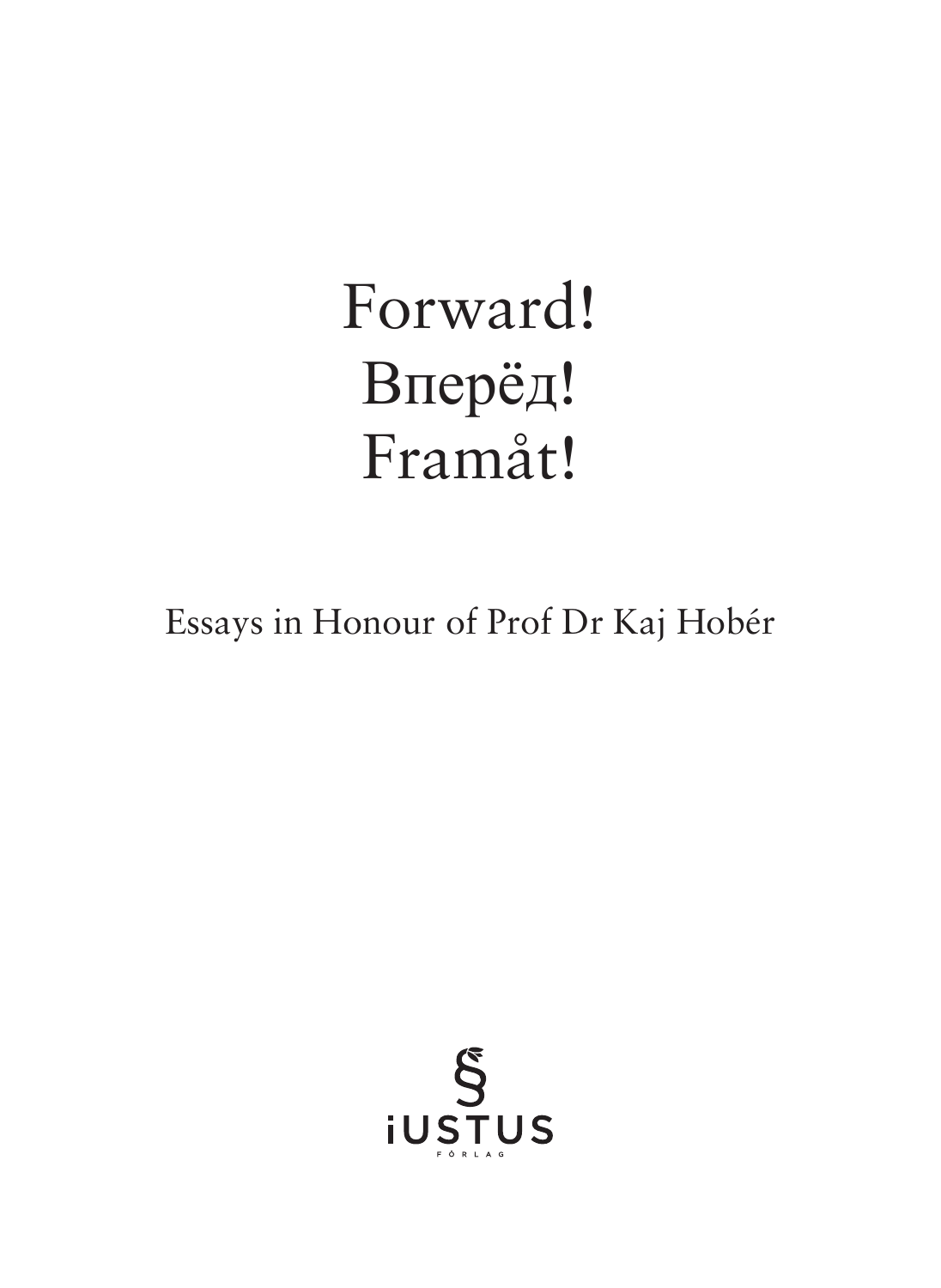## *Editors*

Eric Bylander Anna Jonsson Cornell Jakob Ragnwaldh

© The Authors and Iustus Förlag AB, Uppsala, Sweden 2019 Edition 1:1 ISBN 978-91-7737-076-5 Production: eddy.se ab, Visby, Sweden 2019 Cover: John Persson Photo: Mikael Wallerstedt Address of the Publisher: Box 1994, 751 49 Uppsala, Sweden Phone: 018-65 03 30 Website: www.iustus.se, e-mail: kundtjanst@iustus.se

Printed by Dimograf, Poland 2019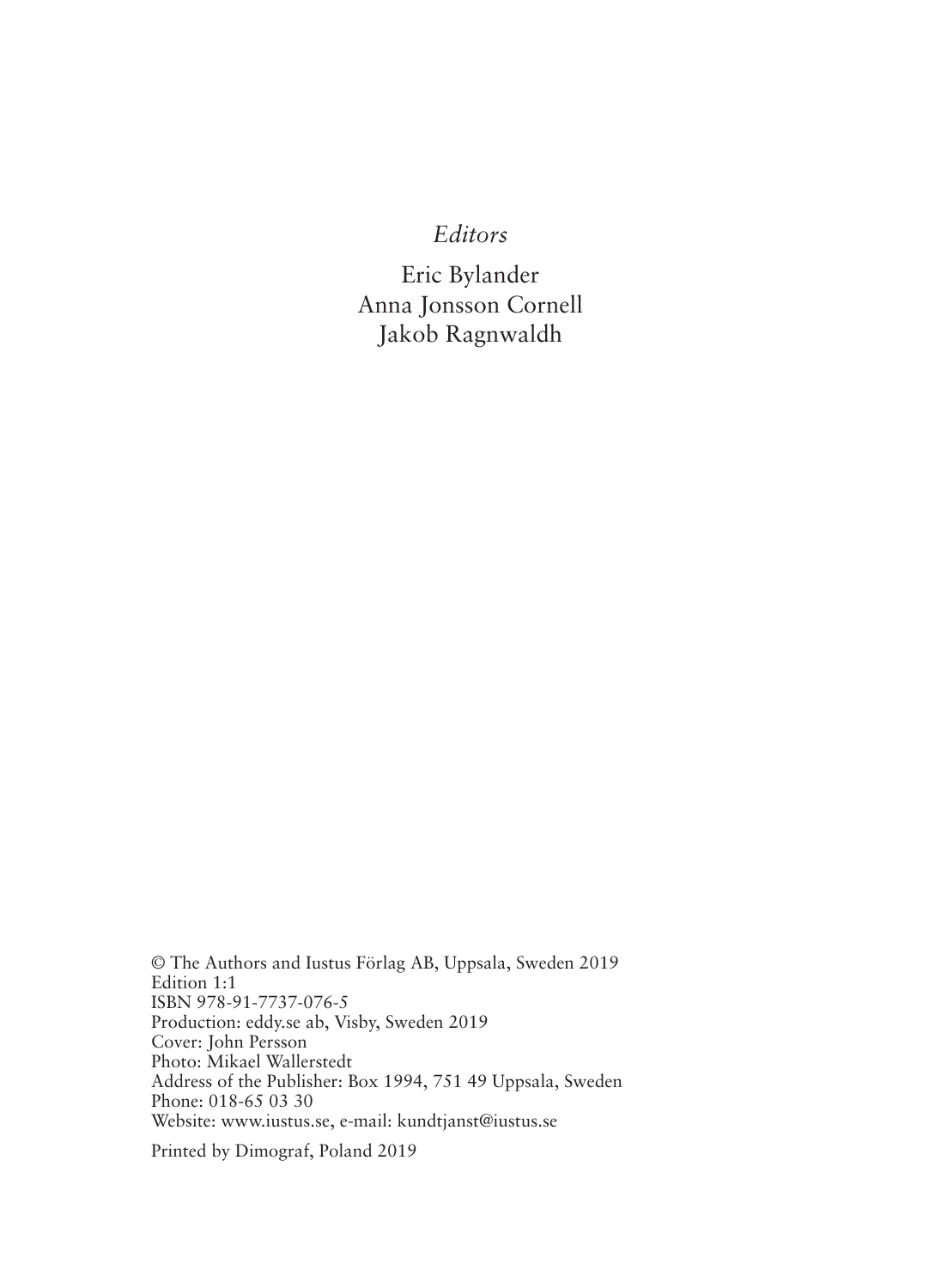# Contents

| Tabula Gratulatoria                                                                                           | 5   |
|---------------------------------------------------------------------------------------------------------------|-----|
| Editors' Preface                                                                                              | 7   |
| Foreword                                                                                                      | 9   |
| Charles N Brower and Daae Kim<br>Kaj Hobér and Stockholm. Ensuring that East<br>and West Ever Shall Meet      | 1.5 |
| C Mark Baker and Cara Dowling<br>Resolving Climate-related Disputes. The Role<br>of International Arbitration | 29  |
| W E Butler<br>Catherine the Great, William Blackstone,<br>and Comparative Law                                 | 43  |
| Iain Cameron<br>Russian Constitutional Law and Judgments<br>of the European Court of Human Rights             | 57  |
| Mattias Dahlberg<br>Russian Tax Treaty Relations. The Examples<br>of Sweden and Cyprus                        | 69  |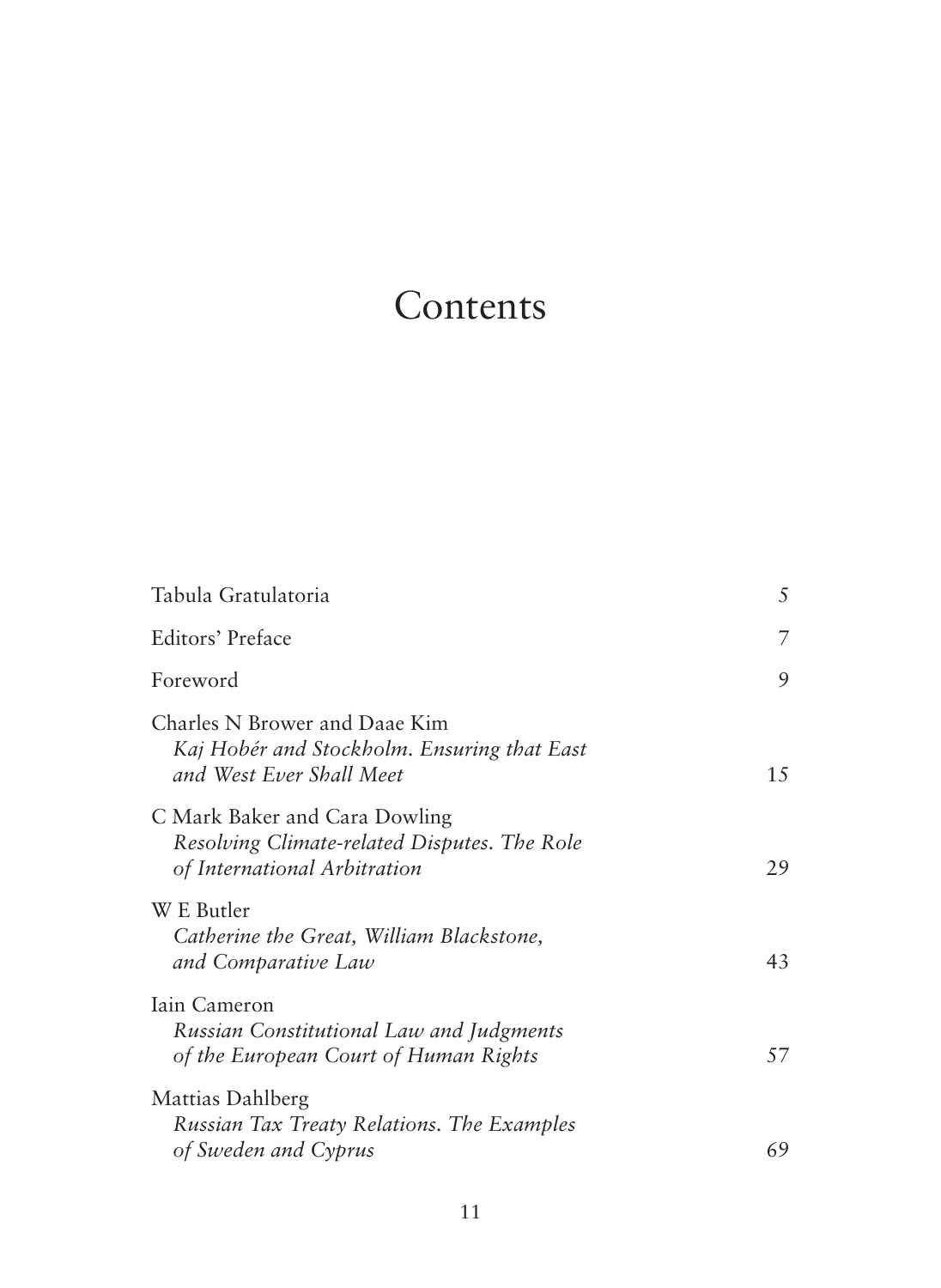# *Contents*

| Joel Dahlquist Cullborg<br>Challenges of Treaty-Based Arbitral Awards<br>in Swedish Courts                                     | 83  |
|--------------------------------------------------------------------------------------------------------------------------------|-----|
| <b>Rudolf Dolzer</b><br>International Law and English Law. Res Judicata<br>and the Henderson Doctrine                          | 101 |
| Nils Eliasson<br>Some Reflections on Hong Kong from an<br><b>Investment Treaty Perspective</b>                                 | 111 |
| Ulf Franke and Annette Magnusson<br>The Emergence of an International Arbitral<br>Institution for the $21^{st}$ century        | 127 |
| Anna Jonsson Cornell<br>Revisiting Old Ideas in the Quest for New Ones                                                         | 143 |
| Neil Kaplan<br>The Perfect Chair                                                                                               | 155 |
| Herbert Küpper<br>Economics in the Hungarian Constitution                                                                      | 163 |
| Julian D M Lew<br>Determining Relevancy of Facts in International Arbitration                                                  | 179 |
| Otto Luchterhandt<br>Historical Experience and the Lessons of Armenian<br>Statehood. Taking a Detached View                    | 193 |
| Kristoffer Löf<br>A Story of Corruption. A Case Study of How Bribery<br>Affects the Validity of Performed Commercial Contracts | 201 |
| Katlijn Malfliet<br>Ruxit. A Turning of the Plot in Europe-Russia Relations                                                    | 217 |
| Christoph Schreuer<br>The Active Investor                                                                                      | 237 |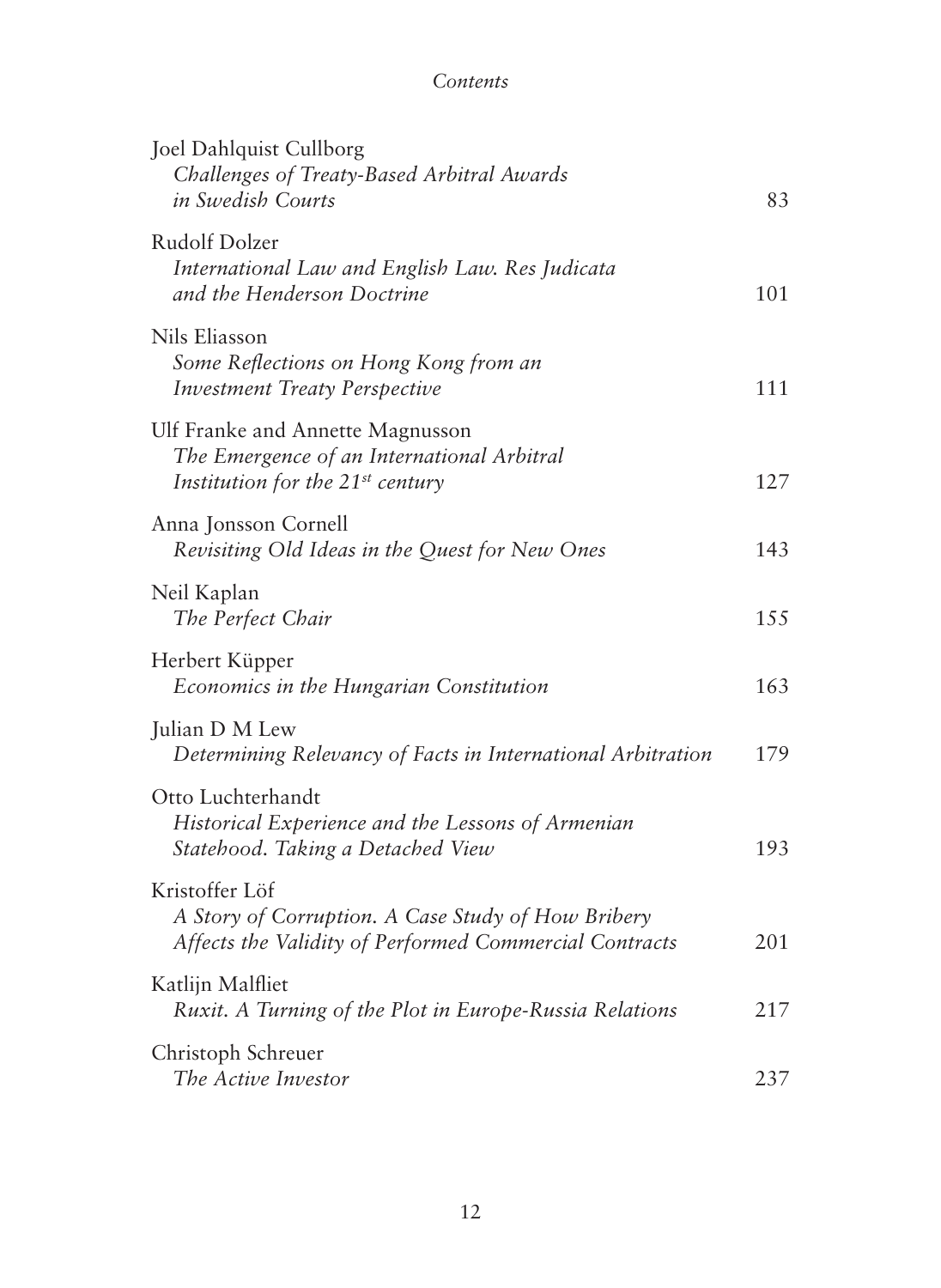### *Contents*

| Patrik Schöldström<br>Massive Evidence in Arbitration. A Case with<br>Food for Thought                                  | 253 |
|-------------------------------------------------------------------------------------------------------------------------|-----|
| Patricia Shaughnessy<br>The Renaissance Arbitrator. The Multi-Tasking Model                                             | 263 |
| Daniel Stattin<br>Some Comments on Directors' Duties and<br>Cross Border Activities                                     | 275 |
| Eva Storskrubb<br>Navigating EU Law and the Law of Arbitration.<br>From the Horizon of Commercial Arbitration in Sweden | 285 |
| Howard S Sussman<br>Kaj Hobér and Clinical Teaching                                                                     | 309 |
| John M Townsend<br>The Empty Chair. Arbitration with a Non-participating Party                                          | 313 |
| V V Veeder<br>A Swedish-British Story. The "Charente" on State Immunity                                                 | 323 |
| Maria Berg Andersson<br>Bibliography of the Writings of Kaj Hobér. 1978–2019                                            | 349 |
| Presentation of Contributors                                                                                            | 361 |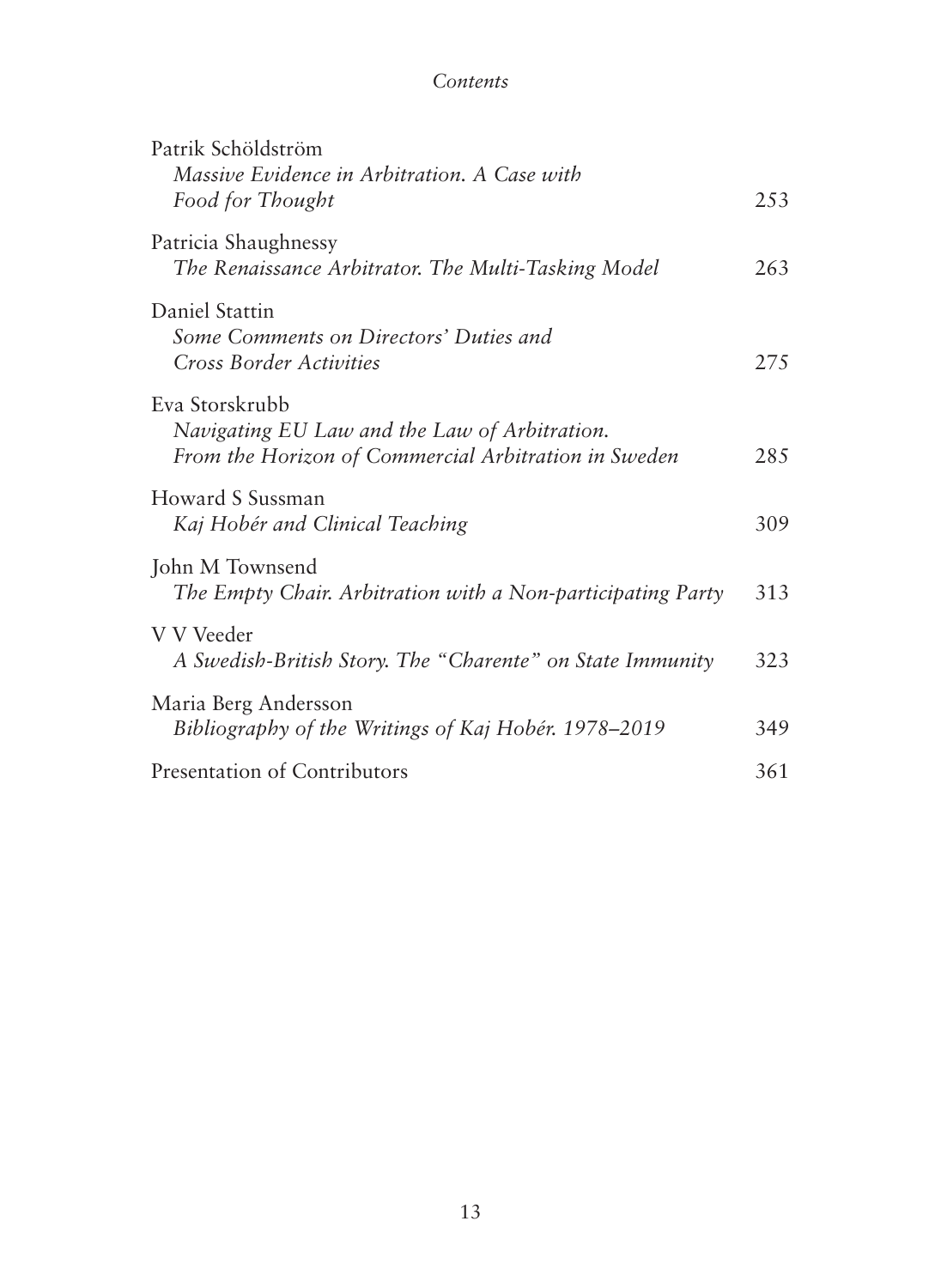# The Emergence of an International Arbitral Institution for the 21<sup>st</sup> century

#### **Introduction**

In 2017 the Arbitration Institute of the Stockholm Chamber of Commerce  $(SCC)$  celebrated its  $100<sup>th</sup>$  anniversary. The history of the SCC during its first century serves well to illustrate why arbitration matters on a global scale, and the increasing importance attributed to the role of international arbitral institutions during this period.

In this chapter we will explore the importance of international arbitral institutions through the lens of developments in Sweden.<sup>1</sup> How did the role of the SCC emerge, and what specifically in Swedish legal culture supported this development? And how has the global landscape of international arbitration changed since the SCC took on its first, and, at that time, rare international cases? These are some of the questions which will be addressed in this text, which will end with some thoughts on how the practice of institutional arbitration could be expected to develop in the coming years in light of global trends.

<sup>1</sup> By an "international arbitral institution" we mean an arbitral institution that wholly or partly administers international arbitration cases.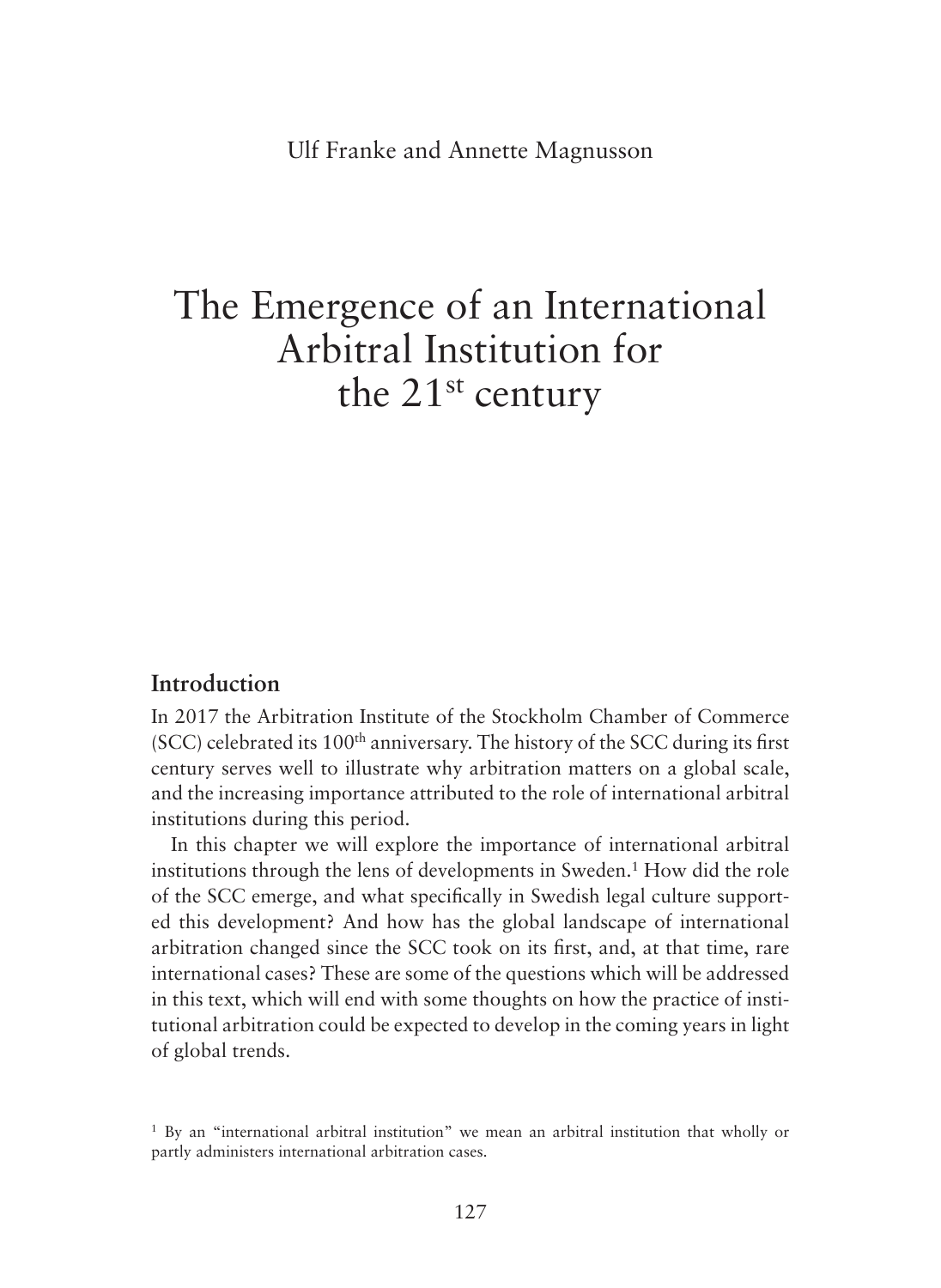As an introduction we will explore the underlying value of a strong arbitral institution not only for dispute resolution, but for society at large.

#### **1. Why do we need arbitral institutions?**

Rule of law matters for economic development. Reliable and enforceable rules are intrinsically connected with investors' willingness to put their money on the line, be it a new local venture or a completely new market. Legal certainty, or lack thereof, affects the price of capital. And international arbitration represents an important part of this bigger picture.

At the SCC, what started as an initiative to meet local needs for dispute resolution in the grain industry has grown into a global operation addressing the supply of energy at European level,<sup>2</sup> just to mention one example. This reflects the SCC's move from the local to the international level. During this time, international arbitration in general has aligned with and supported an exponential increase in international trade during a period characterized by tremendous growth of the global economy.3

International trade also encourages peaceful and stable relations among nations. A 2015 study from Stanford University examining the metrics of economics and war since 1870 concludes that "in the absence of international trade, no network of alliances is peaceful and stable."4 Trade, legal norms and peace simply go hand-in-hand.

It should therefore not come as a surprise that so many successful arbitral institutions originate from chambers of commerce. Fostering strong economies for healthy and peaceful societies are part of the DNA of chambers of commerce, and the foundation upon which many of them are built. Perhaps this is best described by the ethos of the International Chamber of Commerce, which states that the purpose of the organization is "enabling business to secure peace, prosperity and opportunity for all."5

The role as a trusted third party is also quite unique for chambers of commerce. At the Stockholm Chamber of Commerce, dispute resolution is one

<sup>2</sup> For a practical example, see Johan Sidklev, 'RosUkrEnergo versus Naftogaz of Ukraine' in Ulf Franke and others (eds), *Arbitrating for Peace: how arbitration made a difference* (Wolters Kluwer 2016) 211–22.

<sup>3</sup> World Bank, 'World Development Indicators' <http://datatopics.worldbank.org/world-development-indicators/> accessed 21 March 2019.

<sup>4</sup> Matthew O Jackson and Stephen Nei, 'Networks of Military Alliances, Wars, and International Trade' (2014) 46 FEEM Working Paper <https://ssrn.com/abstract=2441869> accessed 15 March 2019.

<sup>5</sup> International Chamber of Commerce, 'About ICC' <https://iccwbo.org/about-us/> accessed 12 March 2019.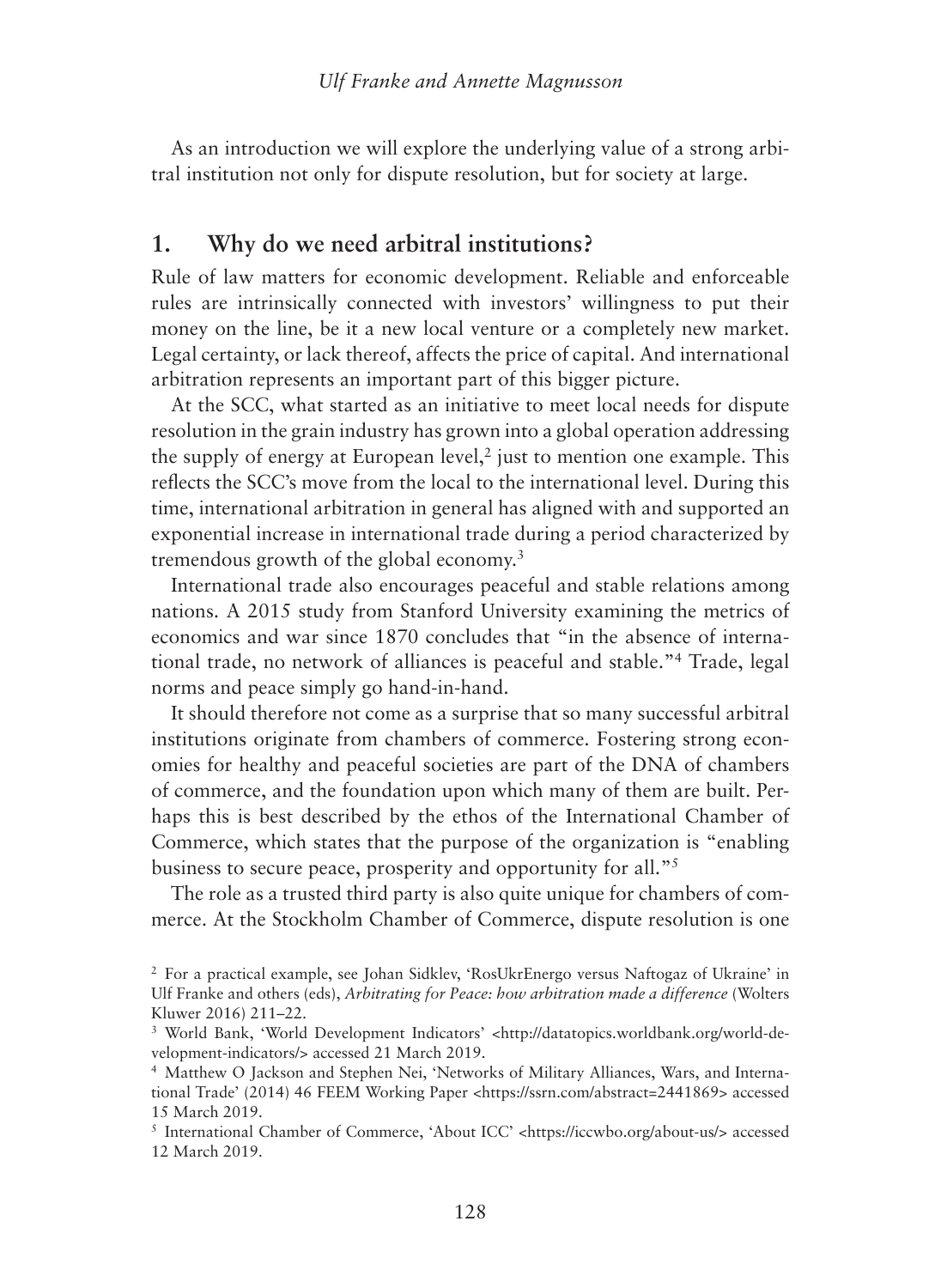of many services offered in this capacity. Other services include the issuance of trade documents<sup>6</sup> and source code escrow services.<sup>7</sup> At the same time, on a global level, the International Chamber of Commerce has contributed with common rules for efficient trade and investment through, for example, INCOTERMS8 and other similar initiatives.

These are but a few examples of the special position held by chambers of commerce in society.

The unique role of chambers of commerce in parallel with the importance of enforceable rules for business thus explains why chambers of commerce in so many different jurisdictions have successfully set up arbitral institutions. Stockholm follows this pattern, but at the same time represents somewhat of an outlier thanks to the relative size of its operations and case-load, its unique role in East-West relations and the developments this has led to, for example in investor-state arbitration and energy disputes.

## **2. Arbitral Institutions in a Global Perspective**

International commercial arbitration has enjoyed tremendous growth in the past several decades, a fact reflected in the statistics of arbitral institutions across the globe. In a 2008 study from Queen Mary University, the total number of cases from eleven international arbitral institutions was reported to be 1139 cases in 1992.<sup>9</sup> By the end of 2017, the total number from the same institutions had more than quadrupled, now adding up to more than 5 500 cases.10

The increasing use of international arbitration in general and institutional arbitration in particular is also reflected in the strong increase of training programmes, higher education and conferences addressing this truly global area of legal practice. An observation by Professor Eric B Bergsten, founder of the Willem C Vis International Commercial Arbitration Moot in Vienna, provides an interesting illustration where he notes that "as recently as

<sup>6</sup> Stockholm Chamber of Commerce, 'Trade documents' <https://english.chamber.se/trade-documents/index.htm> accessed 18 March 2019.

<sup>7</sup> Stockholm Chamber of Commerce, 'Escrow Services' <https://english.chamber.se/escrow-services.htm> accessed 18 March 2019.

<sup>8</sup> International Chamber of Commerce, 'Incoterms rules' <https://iccwbo.org/resources-for-business/incoterms-rules/> accessed 18 March 2019.

<sup>9</sup> Loukas A Mistelis, 'Part I: International Commercial Arbitration, Chapter 19: Arbitral Seats – Choices and Competition', in Stefan Michael Kroll, Loukas A Mistelis, et al (eds), *International Arbitration and International Commercial Law: Synergy, Convergence and Evolution*  (Kluwer Law International 2011) pp 363–379.

<sup>10</sup> Research by the SCC.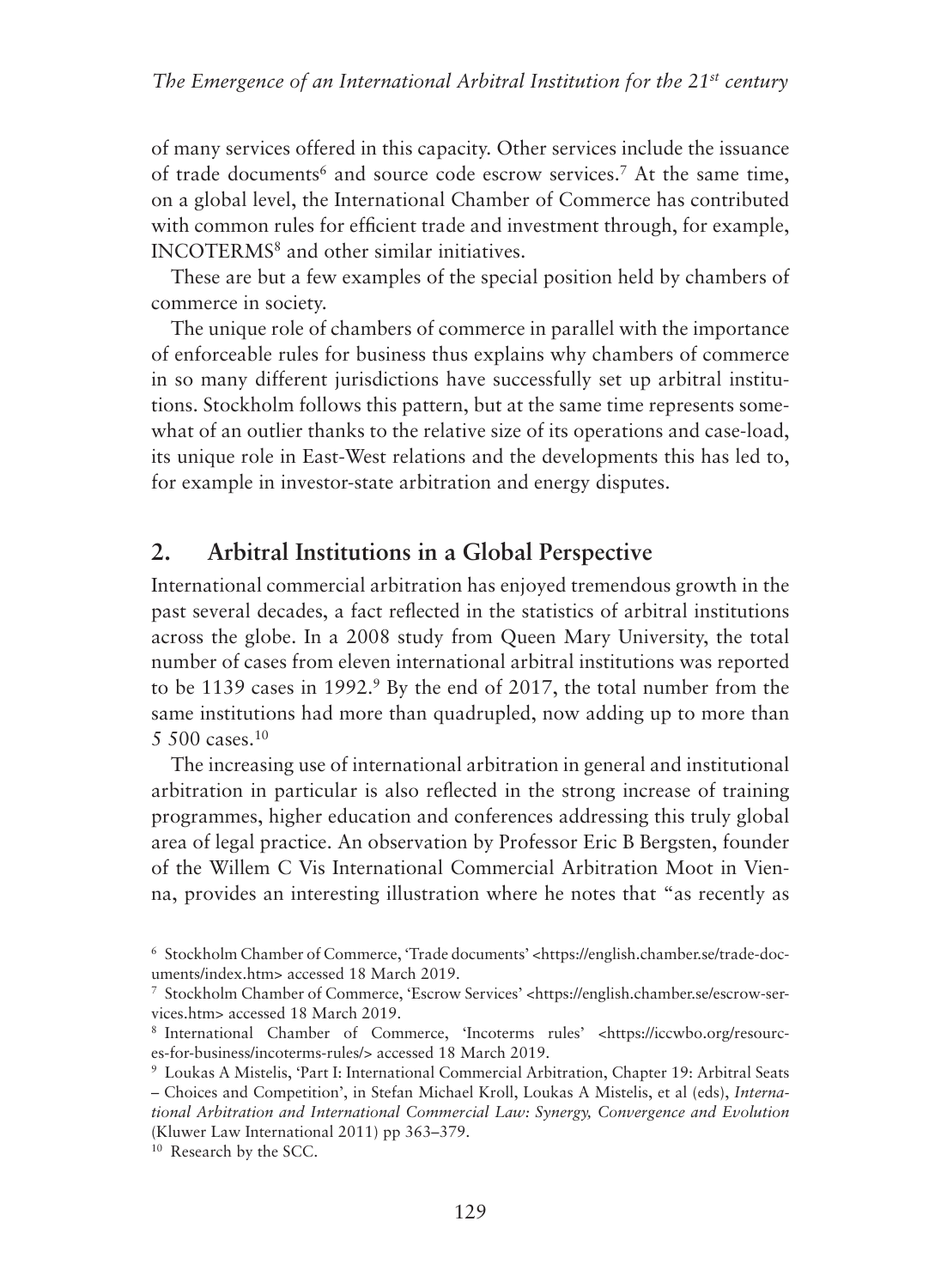25 years ago, in 1984, it would have been hard to find any law faculty offering courses in international commercial arbitration, which did not even have the status of a niche subject to be taught."11

Today, clearly, the landscape has shifted. In Sweden alone, two master programmes have been firmly established: International Commercial Arbitration Law (ICAL) at Stockholm University, spearheaded by Associated Professor Patricia Shaughnessy,<sup>12</sup> and Investment Treaty Arbitration at Uppsala University under the leadership of Professor Kaj Hobér.

It is worth noting that even if recent years have seen a strong growth of arbitral institutions, many of the arbitral institutions most commonly referred to today13 have a very long history. This includes for example the London Court of International Arbitration (LCIA), established in 1892, the Arbitration Institute of the Stockholm Chamber of Commerce (SCC), recently celebrating its 100<sup>th</sup> anniversary in 2017, and the ICC Court of International Arbitration (ICC), from 1923. Across the Atlantic, the American Arbitration Association (AAA) was established in 1926. In later years, new institutions have successfully been founded in new areas of the world also associated with strong economic growth. Examples include Singapore International Arbitration Centre (SIAC) and the Hong Kong International Arbitration Centre (HKIAC).

The arbitral institutions listed above include primarily institutions handling commercial disputes, but arbitral institutions at global level also include intergovernmental organizations. Among the best-known are the International Centre for Settlement of Investment Disputes (ICSID), under the auspices of the World Bank, and the Permanent Court of Arbitration (PCA) in the Hague, founded as a result of the Paris Peace Conference in 1899. Both institutions administer primarily investor-state disputes; however, the PCA also has a strong docket with interstate disputes.

The inherent value of being regarded as a strong venue for international disputes has not been left unnoticed by policy makers across the world.

<sup>13</sup> For a recent report on the evolution of seats and institutions, see White & Case and School of International Arbitration at Queen Mary University of London, 'International Arbitration Survey: The Evolution of International Arbitration' (2018) <www.arbitration.qmul.ac.uk/ media/arbitration/docs/2018-International-Arbitration-Survey---The-Evolution-of-International-Arbitration-(2).PDF> accessed 12 March 2019.

<sup>11</sup> Eric E Bergsten, 'Teaching International Arbitration in Law Faculties' in Kaj Hobér and others (eds), *Between East and West: Essays in Honour of Ulf Franke* (Juris Publishing 2010) 35. <sup>12</sup> In 2018, Patricia Shaughnessy was awarded the *Boosting the Capital Prize* for her ground-breaking work in establishing the Master's Program for International Commercial Arbitration Law 15 years earlier, see Stockholm Chamber of Commerce, 'News' (2 May 2018) <www.chamber. se/nyheter/boosting-the-capital-vinnarna-gor-stockholm.htm> accessed 18 March 2019.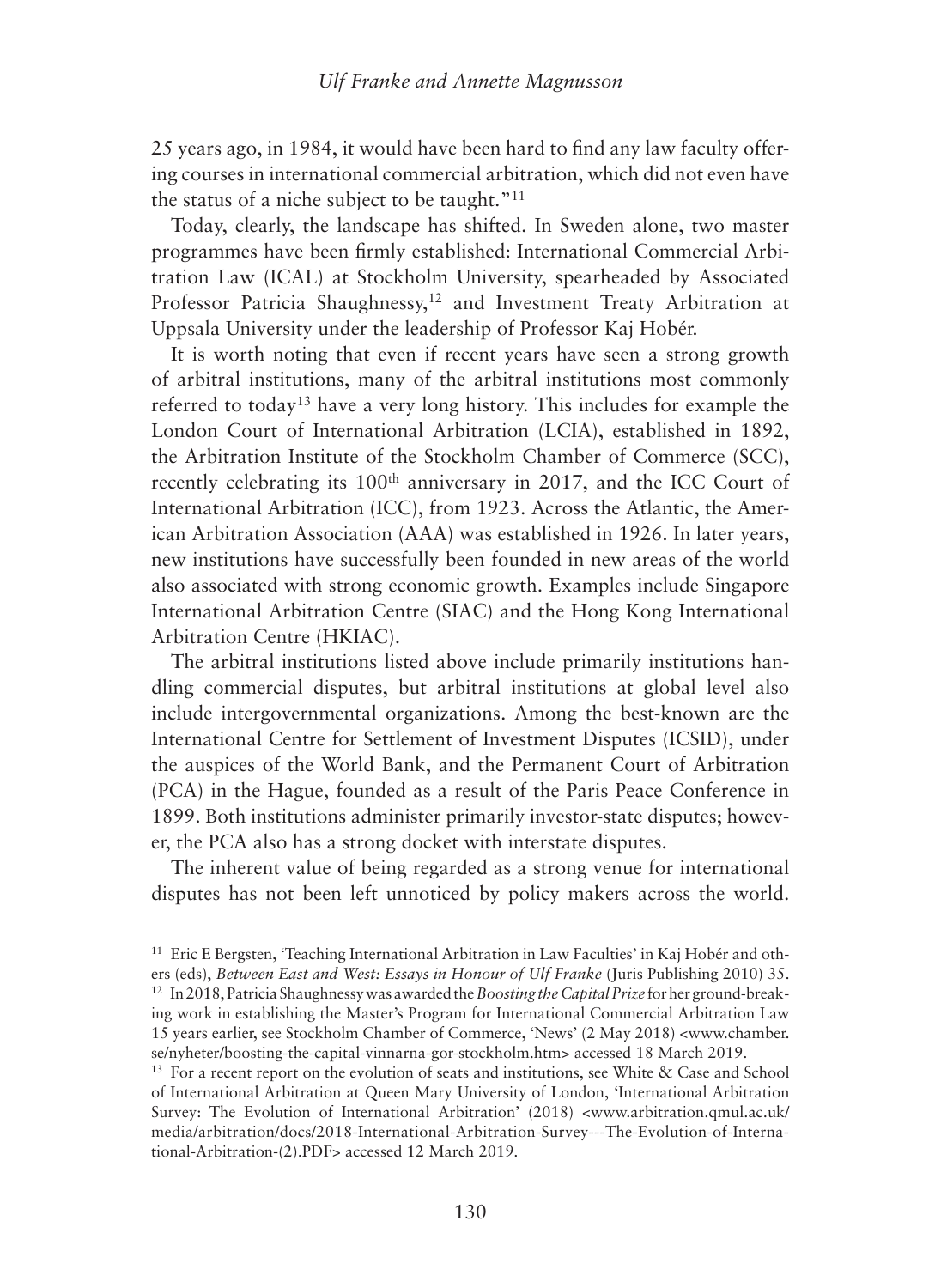Referring disputes to a certain jurisdiction communicates trust, a sought after asset on a global market. Add to this the direct and indirect financial contributions to cities preferred by the international dispute resolution community in its capacity as a service or visiting industry<sup>14</sup>, and the growth of arbitral institutions across the world in both numbers and size is even better understood.

The relevance attributed to the importance of being able to attract international disputes can also be illustrated by the multitude of recent initiatives to establish international courts in several European countries, but also in Singapore and China. Brexit appears to have added force to this trend, where new courts have been announced in the Netherlands,<sup>15</sup> Belgium,<sup>16</sup> Ire- $\text{land}^{17}$  and France,<sup>18</sup> ready to take on the role traditionally held by English courts. International disputes are simply seen as "a boost for the economy as a whole".19

#### **3. The Stockholm Story**

Sweden has a strong track record in international arbitration, where the success of the Arbitration Institute of the Stockholm Chamber of Commerce is very much part of the story.

What does it take to become a successful international arbitral institution? We will approach this issue by studying how the SCC developed from a local dispute resolver to an international arbitral institution, and highlighting issues that we believe to have been of particular importance for this development. We use the SCC as an illustrative example, both because the

<sup>19</sup> Cross (*supra* n 16).

<sup>&</sup>lt;sup>14</sup> A 2017 study from the Stockholm Chamber of Commerce revealed that the total economic impact of international disputes in Sweden represents SEK 9 billion, see Stockholm Chamber of Commerce, 'Tvister Säljer Sverige 2017' (2018) <http://www.chamber.se/rapporter/tvister-saljer-sverige.htm> accessed 18 March 2019.

<sup>15</sup> The Netherlands Commercial Court, 'Blenheim's guide to commercial litigation in the Netherlands' <https://netherlands-commercial-court.com/> accessed 18 March 2019.

<sup>16</sup> Michael Cross, 'Brussels latest to announce English-language business court' *The Law Society Gazette* (London, 30 October 2017) <www.lawgazette.co.uk/practice/brussels-latest-to-announce-english-language-business-court/5063460.article> accessed 18 March 2019.

<sup>17</sup> Arthur Beesley and Barney Thompson, 'Ireland joins race to be EU's Post-Brexit legal hub' *Financial Times* (London, 12 January 2018) <www.ft.com/content/4b6768ba-f6e5-11e7-88f7- 5465a6ce1a00> accessed 18 March 2019.

<sup>18</sup> Iona Tudor-Knoll, 'Specialised Chambers for International Commercial Disputes: Paris in the spotlight' (*Kluwer Arbitration Blog*, 14 February 2018) <http://arbitrationblog.kluwerarbitration.com/2018/02/14/specialised-chambers-international-commercial-disputes-paris-spotlight/> accessed 18 March 2019.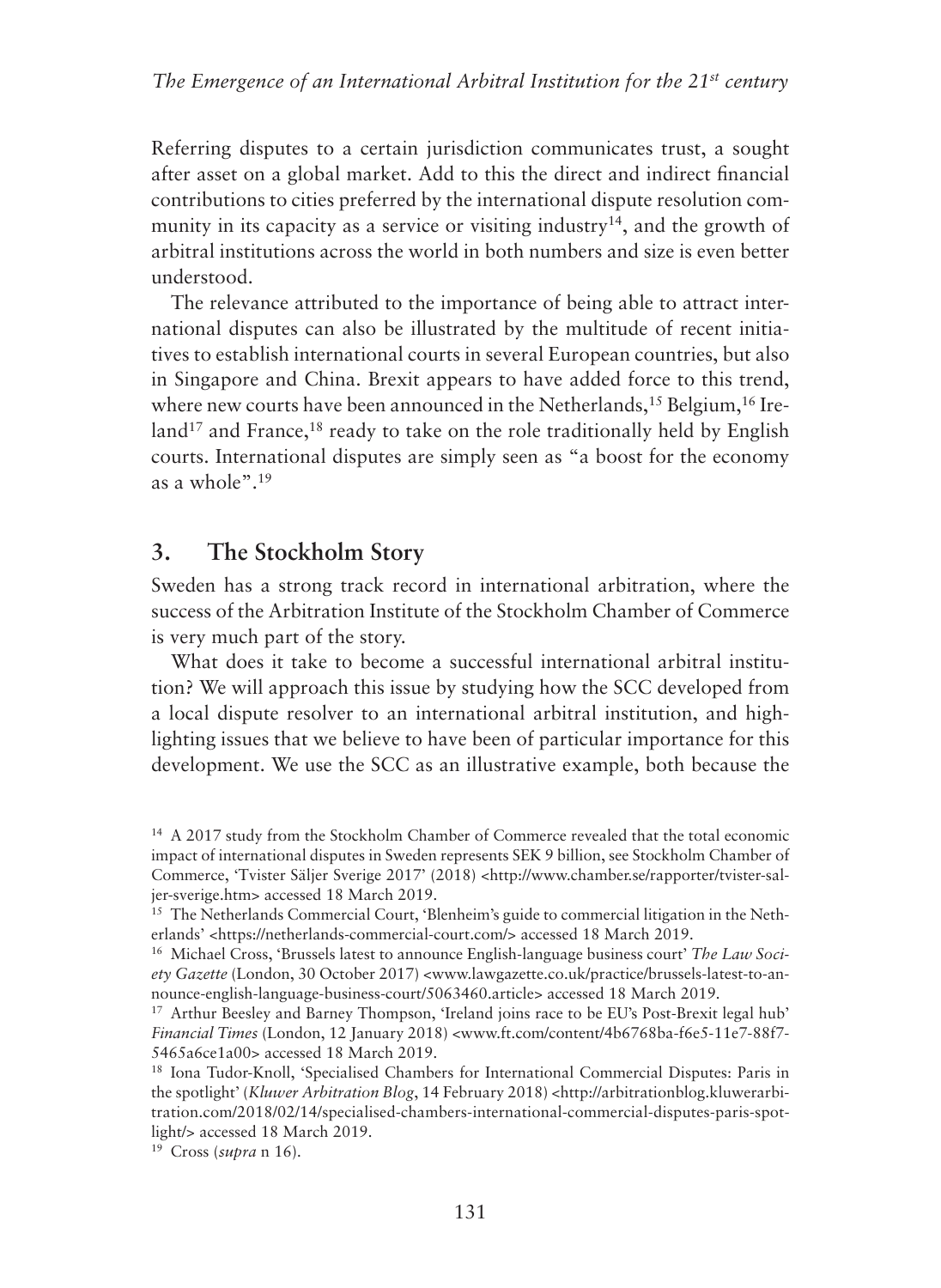SCC is the institution we know best, but also because Kaj Hobér has been very much part of this development.20

We will, however, begin with a more general overview of arbitration in Sweden. The reasons are twofold. First, the position of an arbitral institution much depends on the arbitration laws and practices in the country where the institution is situated. Second, most SCC arbitrations take place in Sweden, which means that the arbitration laws and practices in Sweden have to be taken into account.

When parties consider SCC arbitration, the starting point is therefore often arbitration laws and practices in Sweden. Is the legislation up-to-date and suited to international arbitration? Are the courts reliable and competent? Is Sweden a party to the relevant international conventions on arbitration, in particular, the 1958 New York Convention? These are some of the questions which ought to be considered before deciding on the seat of arbitration, be it Sweden or elsewhere.

#### **4. A Pro-Arbitration Legal Environment**

Sweden has a long history of recognizing arbitration as a means of resolving disputes. Statutory provisions concerning arbitration appear as early as the middle of the  $14<sup>th</sup>$  century<sup>21</sup> in provincial codes from that time, while the issue of enforcement of arbitration awards is addressed in Swedish legislation starting in the 17<sup>th</sup> century. In 1887, the first comprehensive Swedish Arbitration Act was adopted. It is noteworthy that two principles which are now deemed to constitute fundamental features of modern arbitration were codified as early as in the 1887 Act. First, it was laid down that a valid arbitration agreement is a bar to court proceedings. Secondly, arbitration was considered final and binding, unless the parties had made a reservation in this respect. $22$ 

The firmly rooted tradition of favouring arbitration in Swedish commercial life has even led one commentator to remark that "Swedish business

<sup>&</sup>lt;sup>20</sup> Professor Kaj Hobér has contributed to the development of arbitration in Sweden in many different capacities. He was previously a member of the SCC Board until 2009, and re-joined the SCC Board as Chairman in 2016. He was a member of the SCC committees that drafted the 1999 and 2007 SCC rules, as well as a member of the Government committees that drafted the 1999 and the 2019 Acts.

<sup>21</sup> *Arbitration in Sweden* (2nd edn, Jure 1984) 3.

<sup>22</sup> Kaj Hobér, *International Commercial Arbitration in Sweden* (Oxford University Press 2011) 3. See also Bo G H Nilsson and Björn Rundblom Andersson, 'Fundamental Principles of International Arbitration in Sweden' in Franke Ulf and others (eds), *International Arbitration in Sweden – A Practitioner's Guide* (Wolters Kluwer 2013) 1–23.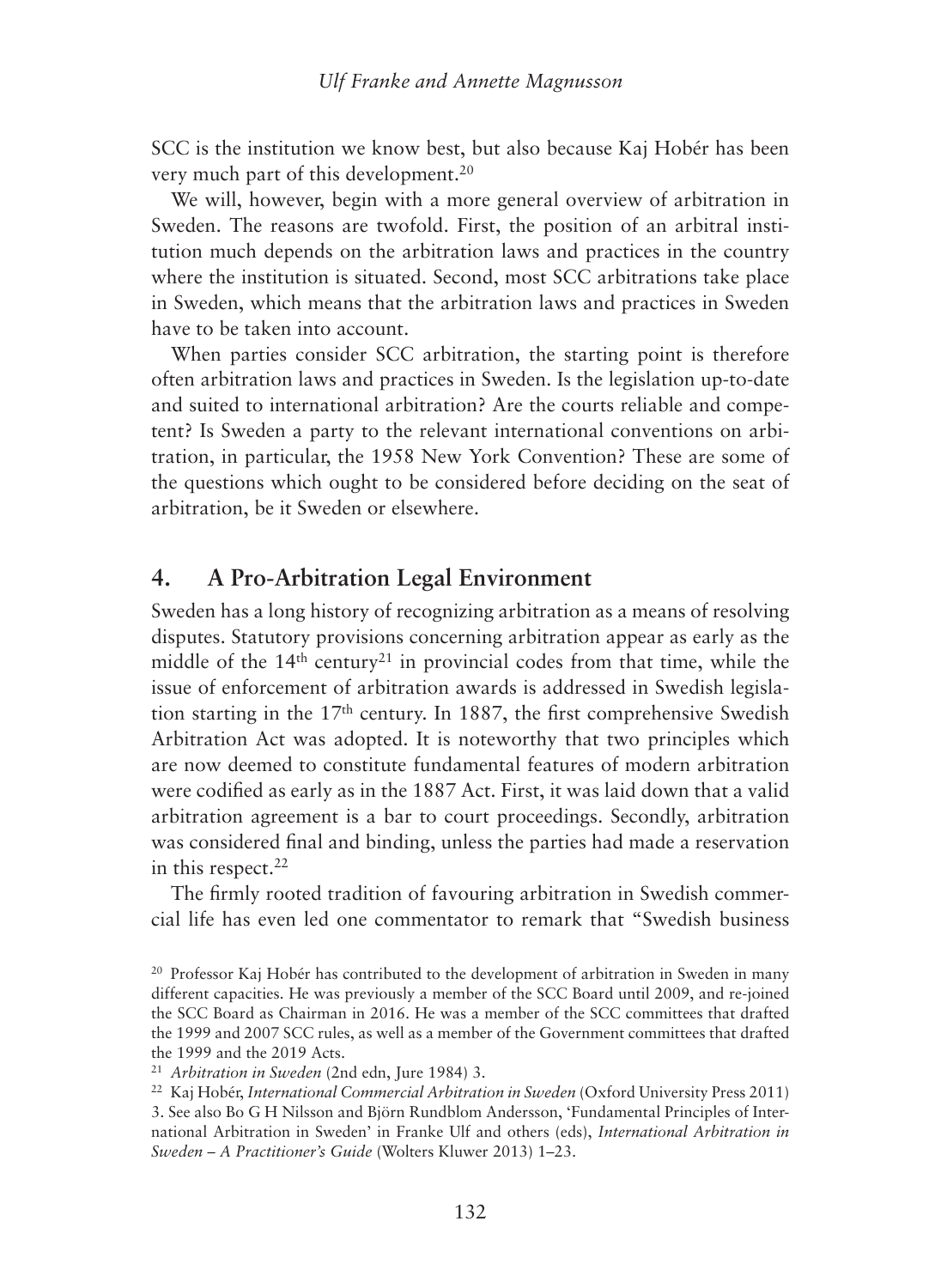contracts so routinely include arbitration clauses that one suspects that a party putting forward a draft in which that clause was missing would be looked at with something akin to suspicion."<sup>23</sup>

Recognition of arbitration as a natural part of the dispute resolution system was also an important reason why Sweden adhered to the major enforcement conventions adopted in the 20<sup>th</sup> century: first the 1927 Geneva Convention and later the 1958 New York Convention, the latter without any of the reservations open to the contracting parties.<sup>24</sup>

New Arbitration Acts were adopted in Sweden in 1929,25 199926 and 2019.27 However, it is safe to say that none of these revisions introduced any dramatic changes. In essence they did not deviate from the firm acceptance in Swedish legal life of arbitration as an efficient out of court procedure to finally decide disputes. With each revision, however, new developments in the field were duly reflected so as to safeguard that Swedish arbitration would continue to meet modern international standards, and expectations on efficiency.

The 1929 law provided an excellent basis for forthcoming legislation, which – it is interesting to note – worked well for 70 years, in particular during a dynamic period for Sweden's recognition as a venue for international cases. The 1929 Act was carefully scrutinized in the early 1970s, as part of the preparations for the US-USSR Optional Clause Agreement concluded in 1977.28 Before concluding the agreement, an extensive joint US-USSR study on arbitration in Sweden was conducted by the parties to the forthcoming Agreement. The result was reported by the chief negotiator on the US side, Judge Howard M Holtzmann,<sup>29</sup> in a speech in 1976 before the American

- <sup>25</sup> NJA II 1929 no 1 *Ny lagstiftning om skiljemän*. Govt Bill 1929:226.
- <sup>26</sup> Govt Bill 1998/99:35.
- <sup>27</sup> Govt Bill 2017/18:257.
- <sup>28</sup> See below in section 6.

<sup>23</sup> Jan Paulsson, 'An Introduction from an Outside Perspective – Reflections on International Arbitration with a Particular Focus on Sweden' in Franke Ulf and others (eds), *International Arbitration in Sweden – A Practitioner's Guide* (Wolters Kluwer 2013).

<sup>&</sup>lt;sup>24</sup> United Nations, 'United Nations Treaty Collection' <https://treaties.un.org/pages/ViewDetails.aspx?src=TREATY&mtdsg\_no=XXII-1&chapter=22&lang=en> accessed 18 March 2019.

<sup>29</sup> Judge Howard Holtzmann was one of the greatest arbitration experts of his time, and for almost half a century greatly contributed to the development of international commercial arbitration. Among the many positions he held during his career was President of the American Arbitration Association, Member of the Iran-US Claims Tribunal and Vice Chairman of the International Council for Commercial Arbitration (ICCA).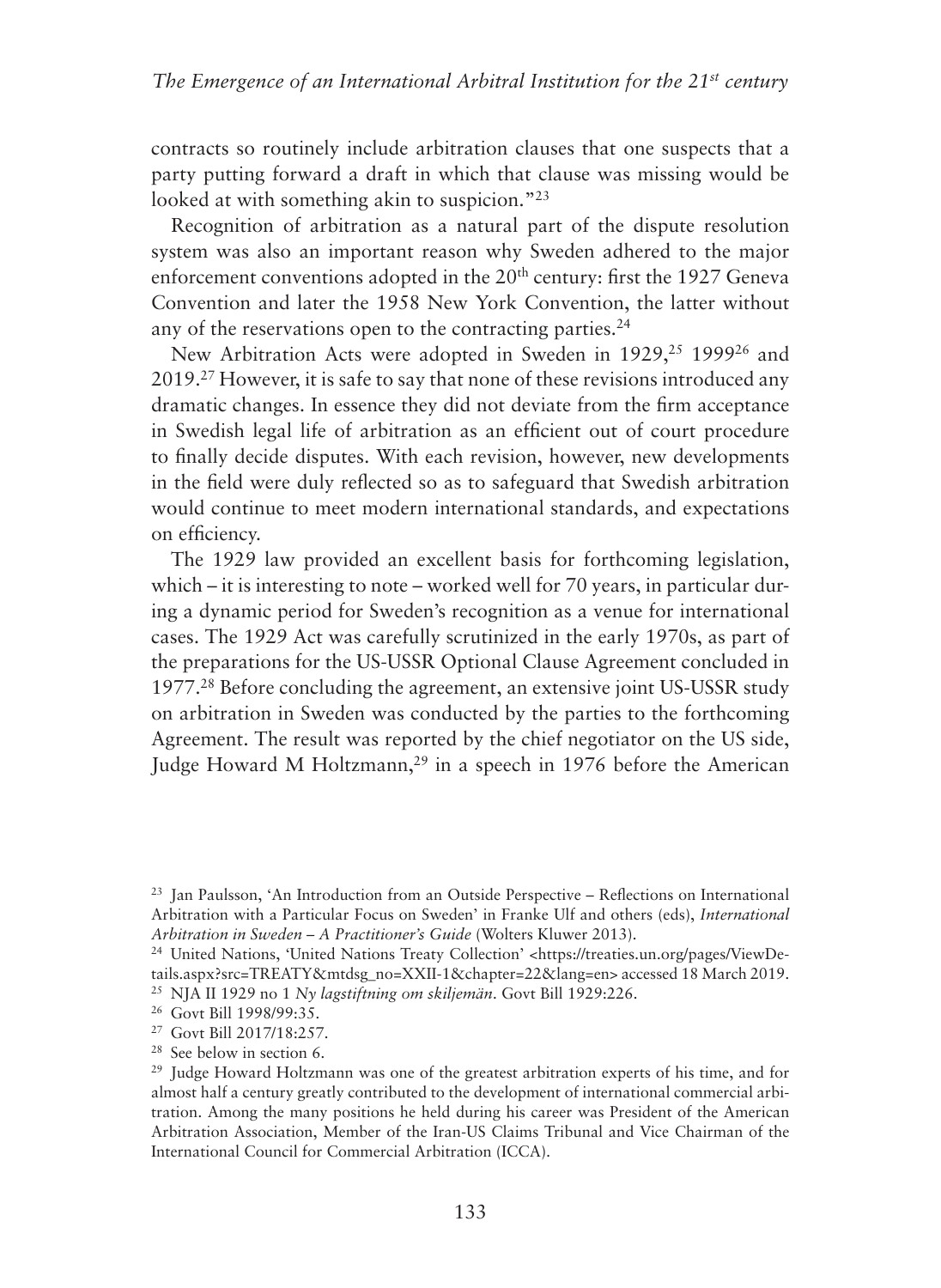Bar Association, where he spoke on the issue of "Sweden as a place for East-West arbitration".<sup>30</sup>

Judge Holtzmann began his remarks by stating that "the US-USSR joint study confirmed that Sweden had the basic characteristics desirable in a country chosen as the locale to conduct international commercial arbitration proceedings" and went on to list the following characteristics as being of particular importance:

- There is conveniently available written material on Swedish arbitration law and practice, including reliable translations of all relevant statutes.
- The Swedish Arbitration Act permits flexibility for parties to choose whatever procedure they consider best suited to their particular case.
- Swedish law permits parties to agree that the law of another country shall govern the substance of a dispute arbitrated in Sweden.
- Swedish law does not unduly limit the issues which can be submitted to arbitration.
- Swedish law does not require arbitrators to be Swedish.
- The Swedish courts do not unduly intrude in arbitration. The grounds for appeal are reasonably limited and courts do not exercise hindering control over arbitration proceedings.
- Sweden is a party to the UN Convention on the Recognition and Enforcement of Foreign Arbitral Awards (1958 New York Conven- $\text{tion}$ ).  $31$

The 1999 Act which followed was geared towards further modernizing Swedish arbitration, and the content of the 1929 Act. The 1985 UNCITRAL Model Law on International Commercial Arbitration had been adopted and represented an important development. Moreover, the Swedish legislator made it very clear that the principles laid down in the Model Law should be reflected and respected in the new Act. Although in the end Sweden did not formally adopt the UNCITRAL Model Law, it thus nevertheless served as an important guideline for the Act, and no provisions in the Act deviate from, let alone contradict, the approach taken by the Model Law.<sup>32</sup>

<sup>&</sup>lt;sup>30</sup> The speech has never been published but the author presented Ulf Franke with a personal copy.

<sup>31</sup> *Supra* note 32.

<sup>32</sup> Kaj Hobér, *International Commercial Arbitration in Sweden* (Oxford University Press 2011) 4.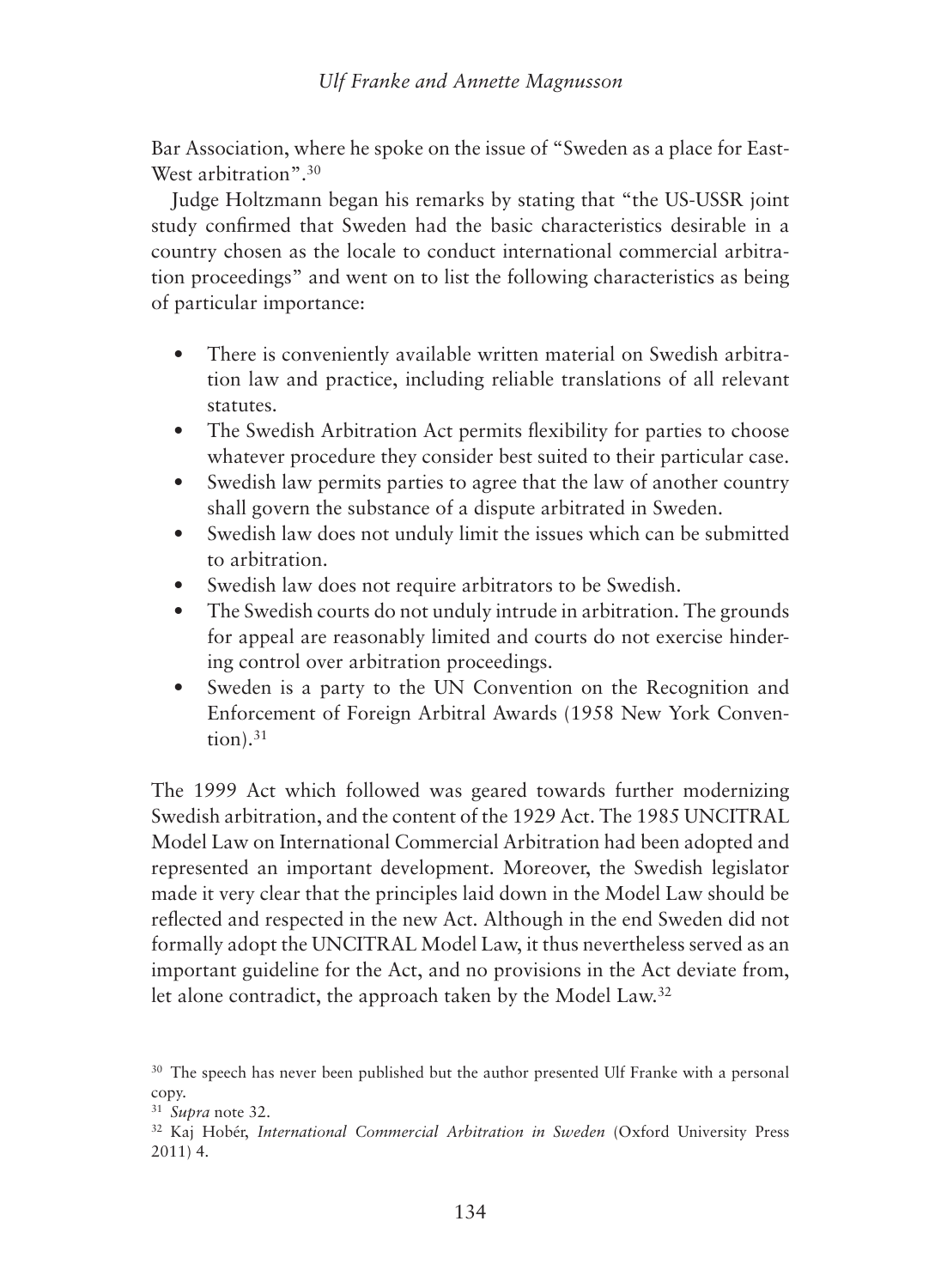On 1 March 2019, further revisions of the Swedish Arbitration Act entered into force, introducing changes deemed valuable in light of developments and experience since 1999. Issues targeted include new rules regarding jurisdictional objections, multi-party disputes,  $33$  including clarifying the appointment of the arbitral tribunal, $34$  provisions on consolidation, $35$  and determining the applicable substantive law.36

The revisions reflect the continued influence of the UNCITRAL Model Law. Indeed, an overarching theme has been modernization and efficiency. A clear ambition has also been to maintain and develop the attractiveness of Sweden as a seat for international disputes. One example is the possibility now introduced to hear oral evidence in English in a challenge proceeding without interpretation to Swedish.<sup>37</sup>

Another clear goal has been to increase efficiency in arbitration. In line with this objective the time-limit for bringing a challenge against an arbitral award has been now reduced to two months.

The upgrades contained in the revised Act are important, but are not expected to "dramatically change the landscape of Swedish arbitration."38 As pointed out by one commentator and a member of the expert committee mandated to investigate and propose the upgrade of the Act: the revisions are designed to "interface with the modern rules and practice of international arbitration."39 As before, the Act and Swedish arbitration place great emphasis on the principle of party autonomy.<sup>40</sup>

# **5. The Early Years of the SCC**

In spite of the long history of arbitration in Sweden, the SCC experienced a fairly slow start in 1917. Wars and anxiety in Europe negatively affected both national and international business and trade for many years. The demand for commercial arbitration was limited. For many years the SCC's

<sup>40</sup> Govt Bill 1998/99:35 42. See also Bo G H Nilsson and Björn Rundblom Andersson, 'Fundamental Principles of International Arbitration in Sweden' in Franke Ulf and others (eds), *International Arbitration in Sweden – A Practitioner's Guide* (Wolters Kluwer 2013) 6.

<sup>33</sup> Govt Bill 2017/18:257 ibid 30.

<sup>34</sup> Ibid 30.

<sup>35</sup> Ibid 34.

<sup>36</sup> Ibid 37.

<sup>37</sup> Ibid 57.

<sup>38</sup> Patricia Shaughnessy, 'Sweden Adopts Revisions to Modernize its Arbitration Act' (*Kluwer Arbitration Blog,* 1 December 2018) <http://arbitrationblog.kluwerarbitration.com/2018/12/01/ sweden-adopts-revisions-to-modernize-its-arbitration-act/> accessed 14 March 2019.  $39$  Ibid.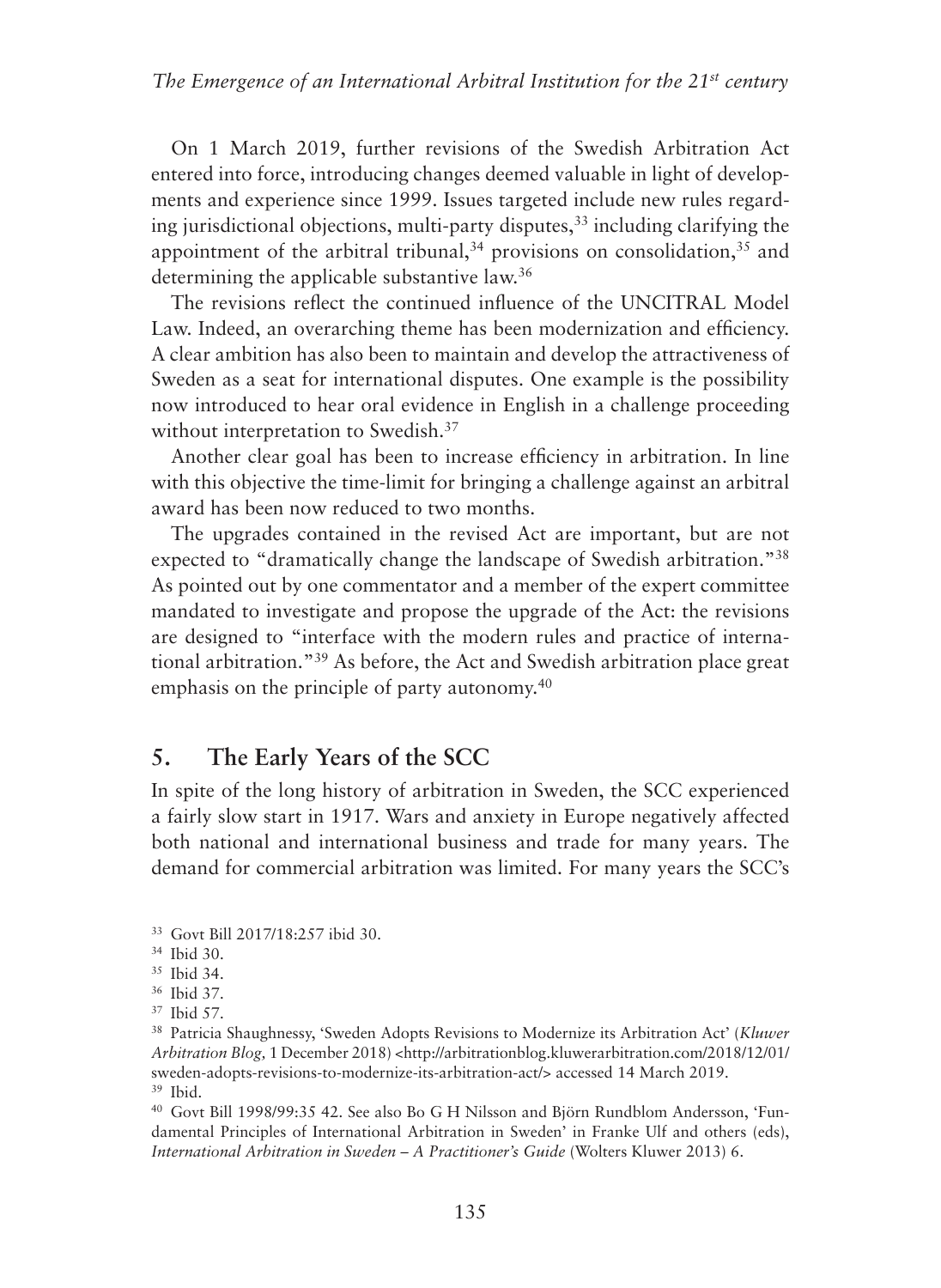activities were mainly confined to assisting in deciding very local business disputes.

It was not until the 1960's that the SCC's activities expanded outside the Stockholm area, and the late 1970's when the SCC handled its first international cases. A similar pattern can be found among other international arbitral institutions – international activities were distinctly limited up to the 1970's; indeed, it was in fact not until the 1980's and particularly the 1990's, that international arbitration really took off.41

#### **6. East Meets West in Stockholm**

As alluded to above, 1977 marks the shift for the SCC from a domestic arbitral institution to a truly international arbitration centre. After negotiations between the USA and the USSR, in practice exercised by the leading arbitral organizations in the two countries, i e the American Arbitration Association and the USSR Chamber of Commerce and Industry, the parties concluded the so-called *US-USSR Optional Clause Agreement for use in contracts in USA-USSR Trade* 1977.42 The Agreement provided for arbitration between parties from the two countries to take place in Stockholm, Sweden under the 1976 UNCITRAL Arbitration Rules with the SCC as the appointing authority and administrative agency.43

The agreement was recognized worldwide and Sweden in general and the SCC in particular became almost overnight internationally renowned as an international arbitration forum.

As mentioned above, the Agreement was preceded by an intricately detailed study<sup>44</sup> into arbitration in Sweden, carried out 1973-1976 by a joint US-USSR Committee,<sup>45</sup> with the assistance of a group of Swedish arbitration experts. The information produced in this context was so comprehensive that it became the basis for the book *Arbitration in Sweden*, which the SCC published in 1977.

The general background to the Agreement was growing international trade, and in particular the growing trade between the USA and the USSR.

<sup>41</sup> Mistelis (*supra* note 11).

<sup>42</sup> The full text of the Agreement is reproduced as Appendix 5 in *Arbitration in Sweden* (2nd edn, Jure 1984).

<sup>43</sup> An account of an early application of the Optional Arbitration Clause is available in Kaj Hobér, 'Arbitrating in Stockholm during the Cold War' in Ulf Franke and others (eds), *Arbitrating for Peace: how arbitration made a difference* (Wolters Kluwer 2016) 121–38. <sup>44</sup> See section 4 above.

<sup>45</sup> It was said that this was the first joint US-USSR committee during the cold war.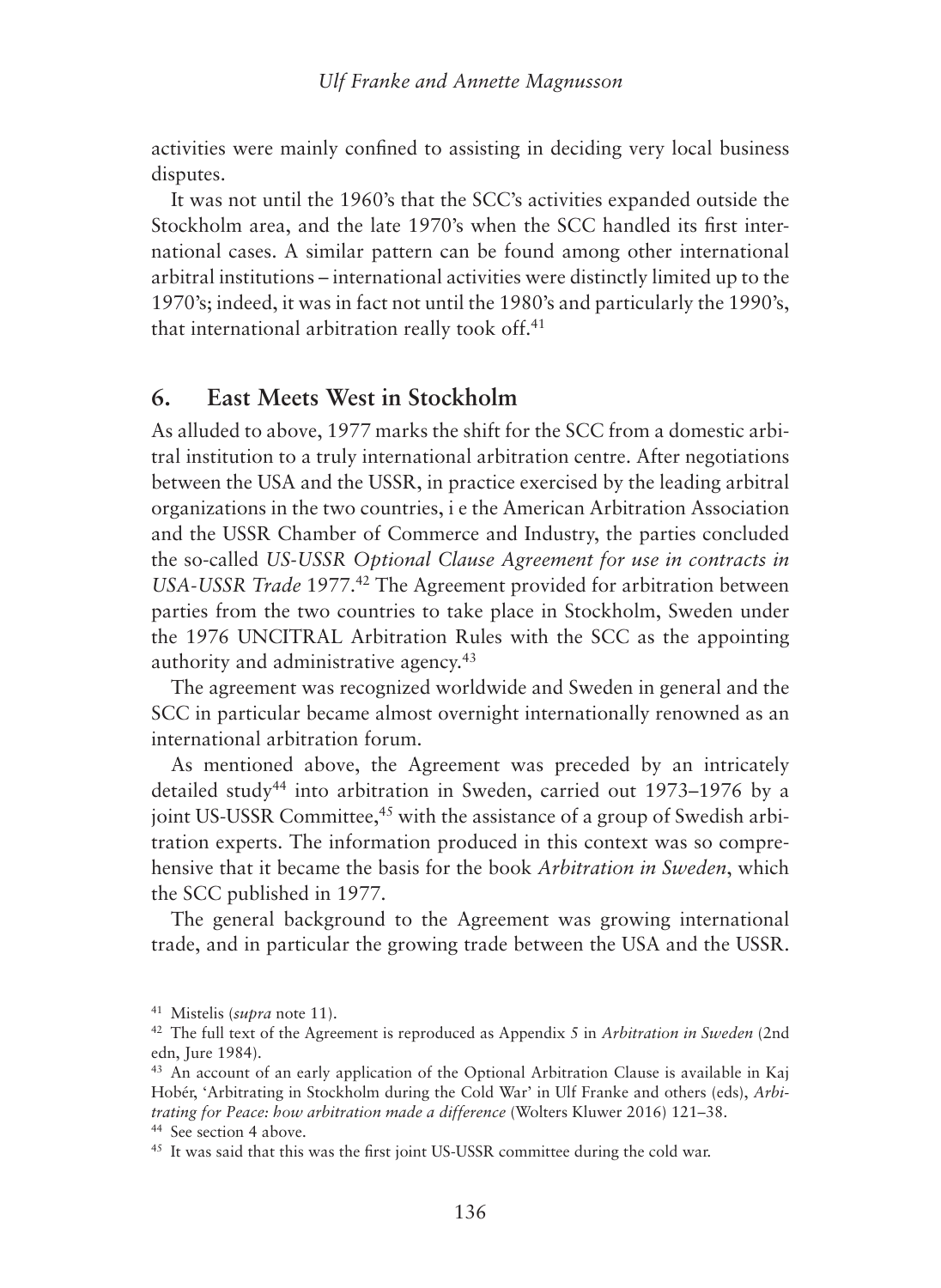What was needed was suitable means, and a suitable place, for settling disputes. The parties agreed relatively early on the use of arbitration as the dispute settlement method, while it took longer to agree on the place. Other countries were also discussed. But eventually they decided on Stockholm, Sweden.

China followed with interest the US-USSR initiative, so that by 1975 a delegation of Chinese arbitration experts was sent to Sweden. The Chinese delegation had prepared a large number of questions on Swedish arbitration law and practice, which were later answered by the Swedish expert group. Following these contacts arbitration in Sweden under the SCC Rules became the preferred venue for Chinese corporations.46

East-West arbitration at the SCC thus traditionally includes parties from the former Soviet Union, Eastern Europe and China, on the one hand, and parties from Western Europe and the United States, on the other.

#### **7. A Change of Scenery**

Beginning in the 1970's, development as an international institution began to increase at the SCC. As the international caseload started to grow, it was clear that the SCC was now the established preferred venue for East-West arbitration. In fact, in the mid-1990s, the majority of all cases filed at the SCC were between East-West parties. Fast forward to 2019, and the SCC case load has become even more diverse. In recent years parties in SCC cases have steadily represented somewhere between 35 and 40 different countries.47

As the nationalities of the parties to SCC cases have come to mirror SCC's development as a truly international institution, the governing structures of the SCC have followed suit. Beginning in 2006, the SCC Board includes both Swedish and international arbitration experts. The SCC Secretariat has also moved towards increased diversity among the nationalities and legal backgrounds of its staff members to meet the demands of international practice.

Another area with a substantial global SCC footprint is investor-state arbitration. As of 31 December 2018, a total of 106 investor-state cases had been filed with the SCC. The majority of these have been heard under the

<sup>46</sup> Michael J Moser, 'Ulf Franke, Stockholm Arbitration, and the Bridge to China' in Kaj Hobér and others (eds), *Between East and West: Essays in Honour of Ulf Franke* (Juris Publishing 2010) 343.

<sup>47</sup> Statistics on SCC cases are available at the SCC website <https://sccinstitute.com/statistics/>.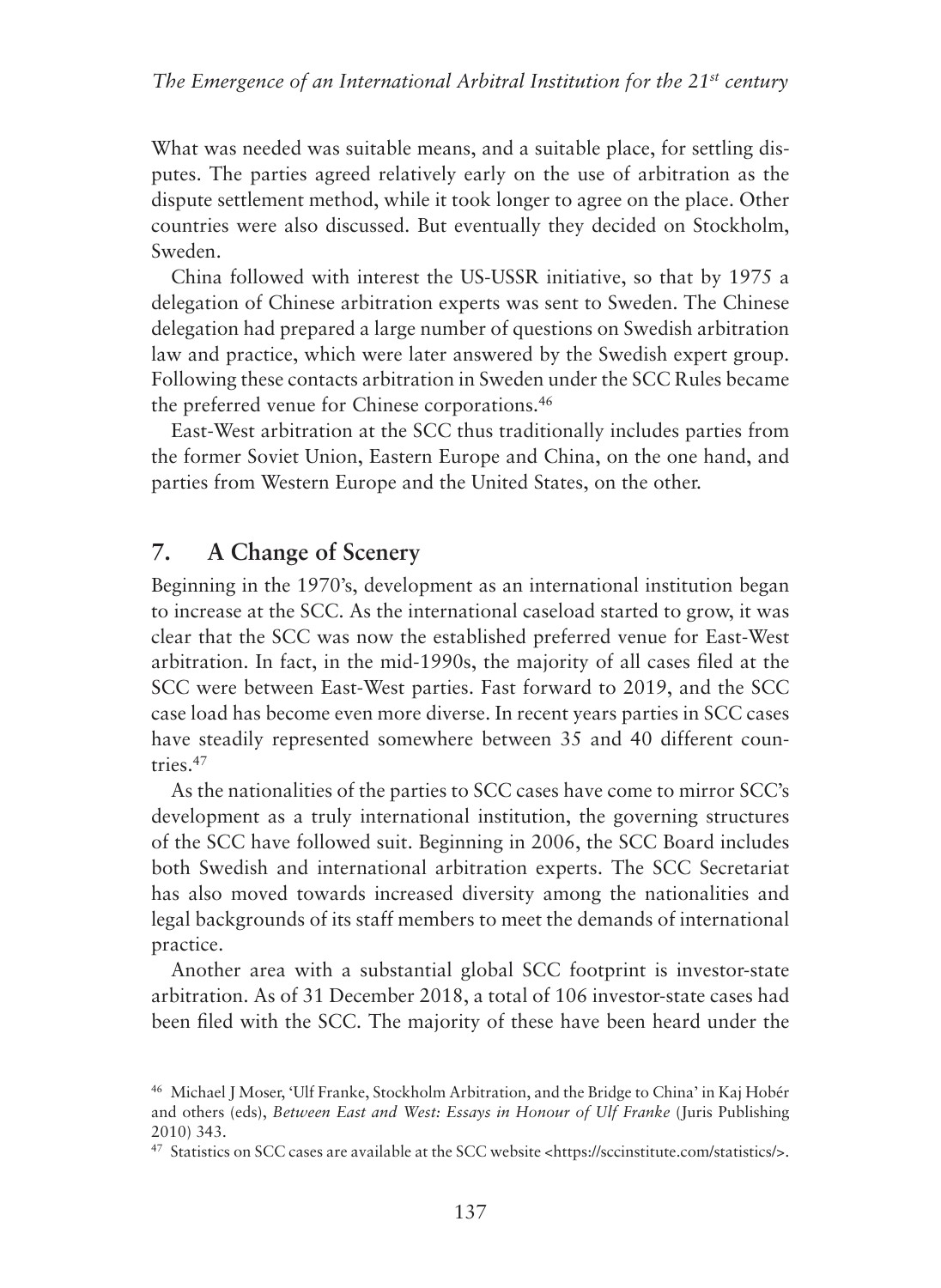SCC Rules.<sup>48</sup> According to the most recent annual report on investor-state arbitration cases from UNCTAD, this makes the SCC Rules the third most commonly used arbitration rules in investor-state arbitration cases filed to date throughout the world.49

This development is partially explained by the fact that the SCC or Sweden has been included as a venue for investor-state arbitration in at least 120 bilateral investment treaties globally.<sup>50</sup> In addition, the SCC is one of three options for investor-state arbitration under the Energy Charter Treaty, together with ICSID and the UNCITRAL Arbitration Rules.<sup>51</sup>

Rapid developments in the number and diversity of cases at the SCC since the early 1970's have required continuous development of the SCC Rules and SCC practice. Previous versions of the SCC Rules date from 1976, 1988, 1999, and 2007. The most recent version of the SCC Rules dates from 2017.

The basic character of an SCC arbitration has not altered under the 2017 SCC Rules. However, the new rules include for example a number of key changes relating to multi-party and multi-contract disputes. The 2017 SCC Rules also introduced a new tool of summary procedure for efficiency,<sup>52</sup> and addresses for the first time the role of the administrative secretary in an SCC proceeding.<sup>53</sup> A number of articles are available on the new SCC 2017 Rules,54 and a comprehensive commentary on the 2017 SCC Rules is due to be published shortly.

To meet increasing demands for efficiency but also for procedures geared towards disputes of smaller value and less complexity, the SCC introduced its first Rules for Expedited Arbitration as early as 1995. In expedited proceedings, the dispute is heard by a sole arbitrator, and the parties are allowed a limited number of submissions and shorter time frames than in a typical arbitration. The Expedited Rules have been well received, and in recent years around one-fourth of the total SCC caseload has typically been

<sup>51</sup> Cf Energy Charter Treaty (signed 17 December 1994, entered into force 16 April 1998) art 26.

<sup>52</sup> SCC Rules art 39.

<sup>53</sup> SCC Rules art 24.

<sup>48</sup> Stockholm Chamber of Commerce, 'SCC Statistics 2017' <https://sccinstitute.com/statistics/> accessed 19 March 2019.

<sup>49</sup> Cf UNCTAD Investment Policy Hub <https://investmentpolicyhub.unctad.org> accessed 16 March 2019.

<sup>&</sup>lt;sup>50</sup> For a comprehensive report on investment arbitration at the SCC, see Celeste E Salinas Quero, 'Investor-state disputes at the SCC' (*SCC*, February 2017) <https://sccinstitute.com/ about-the-scc/digital-library/articles/> accessed 19 March 2019.

<sup>54</sup> For an overview of the 2017 SCC Rules, see Celeste E Salinas Quero, '2017 SCC Rules – Key Changes' (*SCC*, December 2016) <https://sccinstitute.com/about-the-scc/digital-library/ articles/> accessed 19 March 2019.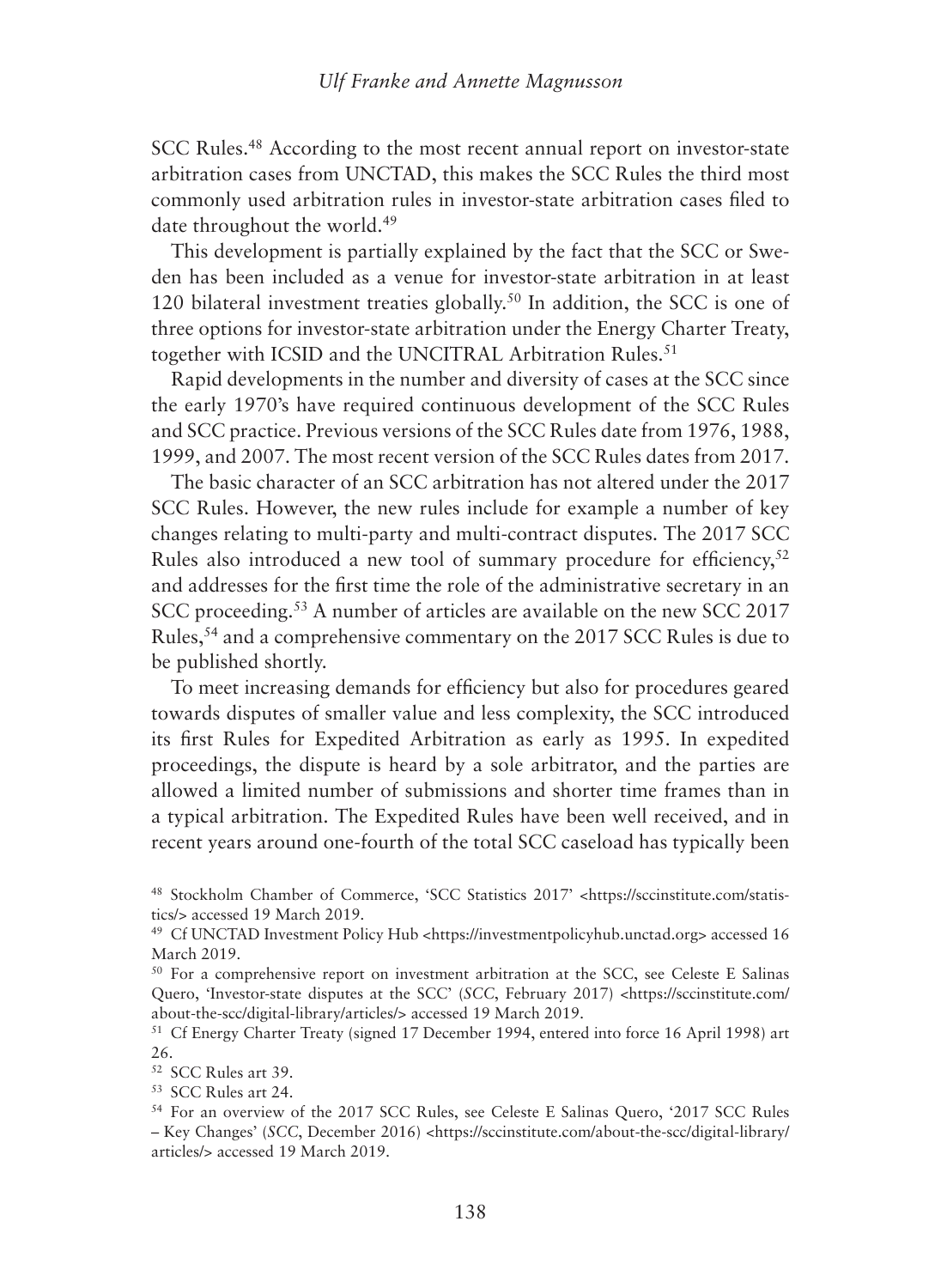disputes under the Expedited Rules. Originally intended primarily for the domestic market, in recent years the Expedited Rules increasingly appear in international cases, too, and the trend of the increasing attractiveness of the Expedited Rules appears to be gaining momentum. The 2017 revision of the Expedited Rules included changes geared towards further enhancing the efficiency of the procedure.<sup>55</sup> The measure appears to have been successful, as reflected in statistics where the average times for rendering awards in expedited cases have been reduced.56

The introduction of the SCC Emergency Arbitrator Rules in 2010 represents another milestone for the SCC and its international development. The Emergency Arbitrator Rules allow a party in need of prompt interim relief to obtain a decision from an emergency arbitrator if no tribunal has yet been constituted.57 Although available in both domestic and international cases, the expectation was always that this would be a tool of interest primarily in international cases, an expectation which has turned out to match the practical experience of the procedure since its introduction.58 A total of 34 Emergency Arbitrator cases had been filed at the SCC up until 2018.

As with any international arbitral institution, the SCC case load is highly diverse in terms of substantive matters. If one trend could be observed since the rise of international cases at the SCC, it is that diversity has also increased in this area. Whereas sale of goods and general delivery contracts used to dominate, an overview of dispute agreements now demonstrates a wider case load. However, in terms of substance the SCC has also become a preferred venue for energy disputes, both in commercial and investment arbitration cases. Energy disputes include primarily supply disputes in the oil and gas industries, for example disputes involving the sale and purchase of equipment for processing or transport of oil and gas, and price review disputes. Gas related disputes make up the bulk of these cases.<sup>59</sup>

<sup>57</sup> SCC Rules App II.

<sup>55</sup> For an overview, see Anja Håvedal-Ipp, 'Expedited Arbitration at the SCC: One Year with the 2017 Rules' *(Kluwer Arbitration Blog*, 2 April 2018) <http://arbitrationblog.kluwerarbitration.com/2018/04/02/expedited-arbitration-scc-one-year-2017-rules-2/> accessed 14 March 2019.

<sup>56</sup> Statistics on the average time for rendering an award in SCC cases is available on the SCC website <https://sccinstitute.com/statistics/>.

<sup>58</sup> Practice Notes describing SCC Emergency Arbitrator decisions authored by Johan Lundstedt (decisions rendered 2010–2013), Lotta Knapp (decisions rendered 2014) and Anja Håvedal Ipp (decisions rendered 2015–2016) available on the SCC website <https://sccinstitute.com/ about-the-scc/digital-library/articles/>.

<sup>59</sup> For additional reporting on SCC gas disputes, see Annette Magnusson, 'The SCC Experience of Gas Disputes: Perspectives from a Leading Arbitration Centre*'* (SCC, June 2012)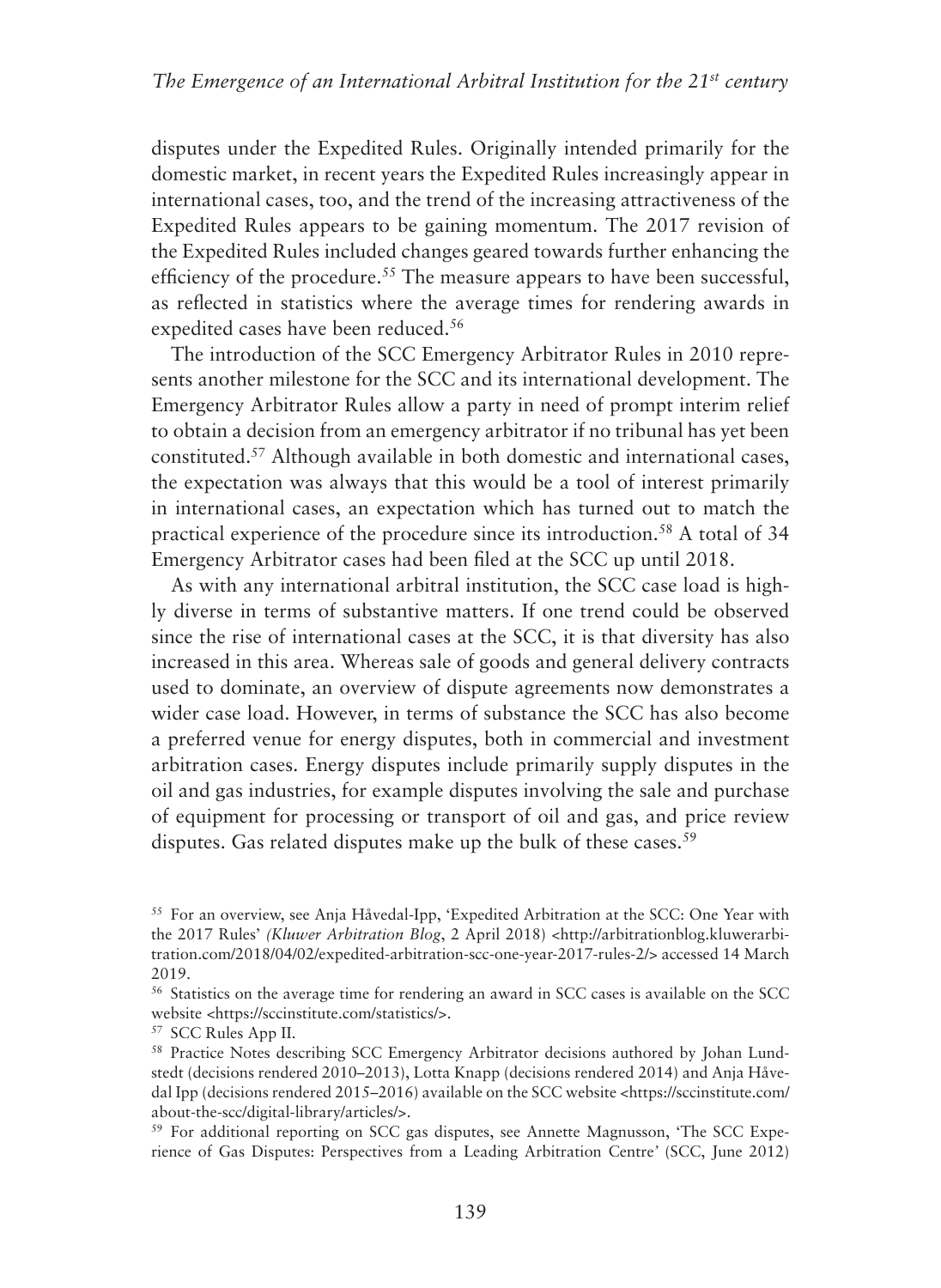Diversity in arbitrator appointments is another area where the SCC has continued to evolve. The number of nationalities represented among SCC arbitrators is continuing to grow, and the SCC is now regularly reporting on gender diversity in arbitrator appointments as part of its annual statistical report. Reporting on gender diversity in international arbitration is by now a feature of best practice among institutions, attributable by many to the launch of the Equal Representation in Arbitration Pledge in 2016.<sup>60</sup> The SCC was one of the very first institutions to sign the ERA Pledge, and the SCC commitment in this respect is also included in the SCC Board's Policy for the Appointment of Arbitrators.<sup>61</sup>

### **8. An Institution for the 21st Century**

A number of factors were relevant for the development of Sweden and the SCC as a strong venue for international dispute resolution.

The mutual respect between the actors of the two parallel systems for finally deciding commercial disputes – litigation and arbitration – rests on a solid foundation and has been decisive in creating the arbitration-friendly climate today connected with Sweden as the *lex locus arbitri*. The strong support enjoyed by arbitration in Sweden for centuries by policymakers, courts and business has been decisive. It also paved the way for modern legislation as early as 1929.

Geography and foreign policy have also been part of the picture explaining Sweden's success. The political context seems to have been of significant importance for the conclusion of the US-USSR Optional Clause Agreement, as those involved at the time have testified to, $62$  as were the examples of Swedish arbitrators and mediators in the international political arena. The best-known Swedish international arbitrator and judge during the 20<sup>th</sup> century was Gunnar Lagergren (1912–2008), who not only chaired several high-profile international cases in a long career but also served as the very

<sup>&</sup>lt;https://sccinstitute.com/about-the-scc/digital-library/articles/> accessed 19 March 2019. A new edition of the report is forthcoming (2019).

 $60$  The Pledge seeks to increase, on an equal opportunity basis, the number of women appointed as arbitrators in order to achieve fair representation as soon practically possible, with the ultimate goal of full parity. <http://www.arbitrationpledge.com/about-the-pledge> accessed 20 March 2019.

 $61$  The policy is available on the SCC website <https://sccinstitute.com/media/220131/scc-policy-appointment-of-arbitrators-2017.pdf> accessed 20 March 2019.

<sup>62</sup> Cf interviews with Gerald Aksen, Sergei Lebedev, Alexander Komarov and Richard Naimark in the film 'The Quiet Triumph' (2017) <https://vimeo.com/205567614> accessed 21 March 2019.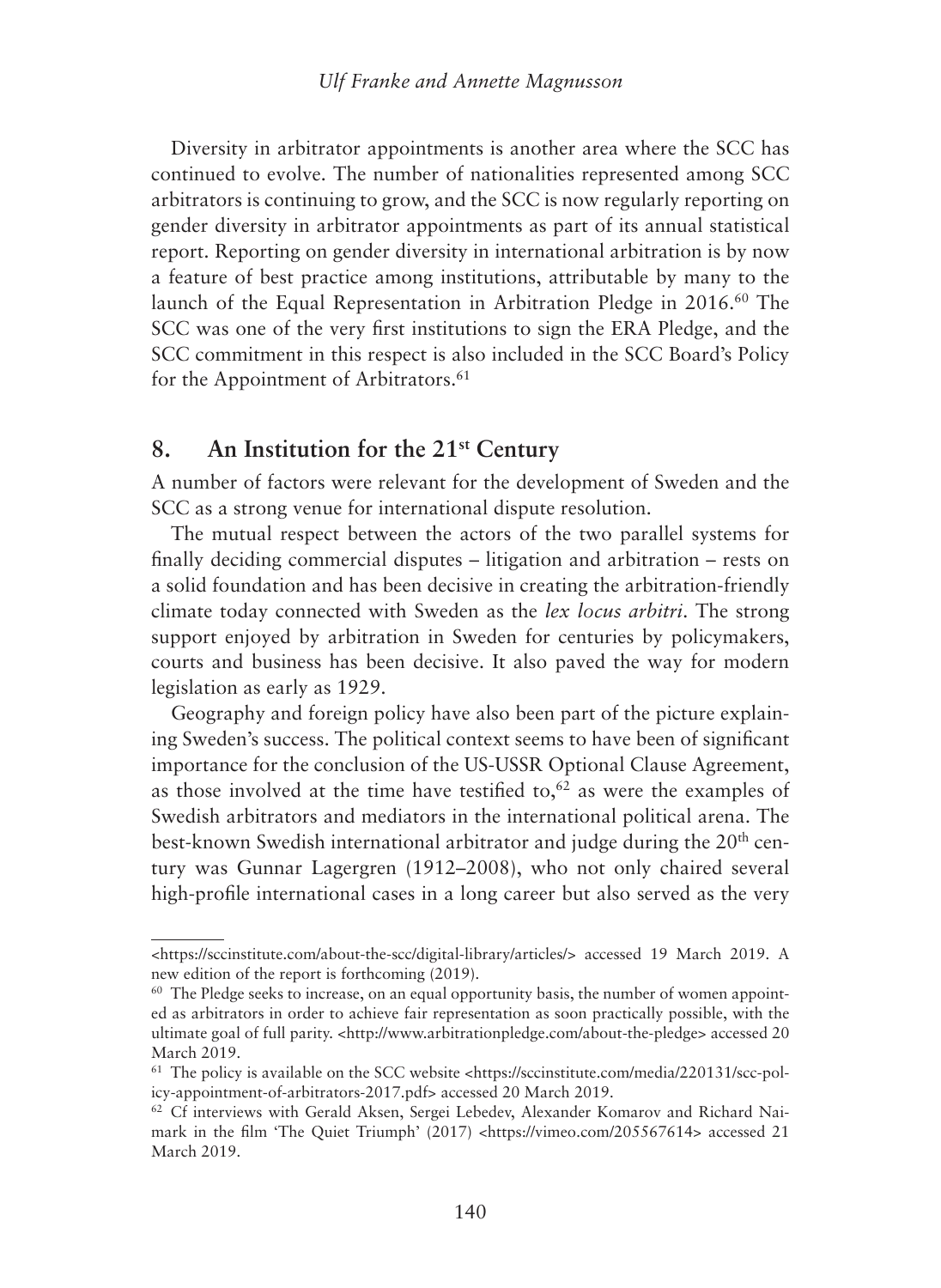first president of the Iran-United States Claims Tribunal.<sup>63</sup> However. Gunnar Lagergren was not the only Swedish judge in the international arena. Other examples include Hjalmar Hammarskjöld (chairing a number of state-to-state cases, including between France and Germany in a dispute relating to Casablanca in 1909), Östen Undén (chairing a number of stateto-state cases, including between Bulgaria and Greece in 1933), and Emil Sandström (chairing for example the United Nations Special Committee on Palestine in 1947).<sup>64</sup>

If the factors above influenced the development of the SCC during its first 100 years, what will be decisive for the future?

Arbitral institutions today are operating in a world where globalization and digitalization influence business at an exponential rate. This will also influence expectations on international arbitration and its ability to deliver efficiency, predictability and indeed cyber security. Much of this is already being experienced by institutions, and reflected by initiatives to meet new demands.

At the SCC, 2019 will see the introduction of a digital platform for all cases once these are referred to the arbitral tribunal. This is but one step along the road of digitalization that the SCC entered several years ago with the introduction of digital case management at the SCC Secretariat and SCC Board Meetings. Going forward, demands for cybersecurity by parties, counsel, tribunals and anyone involved in international disputes are only expected to increase, as well as expectations on transparency. This is a challenging equation which all institutions are facing, but which must be mastered in order to deliver on the promise of arbitration.

Climate change and how international arbitration could contribute is another issue which is gaining momentum, not least after the signing of the Paris Agreement in 2015. A growing awareness of the importance of reaching global targets has seen constructive collaboration between institutions.65 In this context, the ICC, PCA and SCC have successfully co-organized successful projects together with the International Bar Association,

 $63$  A biography of Gunnar Lagergren was published as part of the SCC Centennial celebrations, see Anders Johnson, *Skiljedomens ädla konst: Gunnar Lagergren – internationell domare för handel, fred och mänskliga rättigheter* (Ekerlids 2017).

<sup>64</sup> For an overview of Swedish judges appearing in international disputes 1890–1990, see Anders Johnson, *Skiljedomens ädla konst: Gunnar Lagergren – internationell domare för handel, fred och mänskliga rättigheter* (Ekerlids 2017) 143 ff*.*

<sup>65</sup> 'Bridging the Climate Change Policy Gap: The Role of International Law and Arbitration' (Joint IBA, ICC, PCA & SCC conference, Stockholm, November 2016) <https://sccinstitute. com/about-the-scc/digital-library/articles/> accessed 15 March 2019.